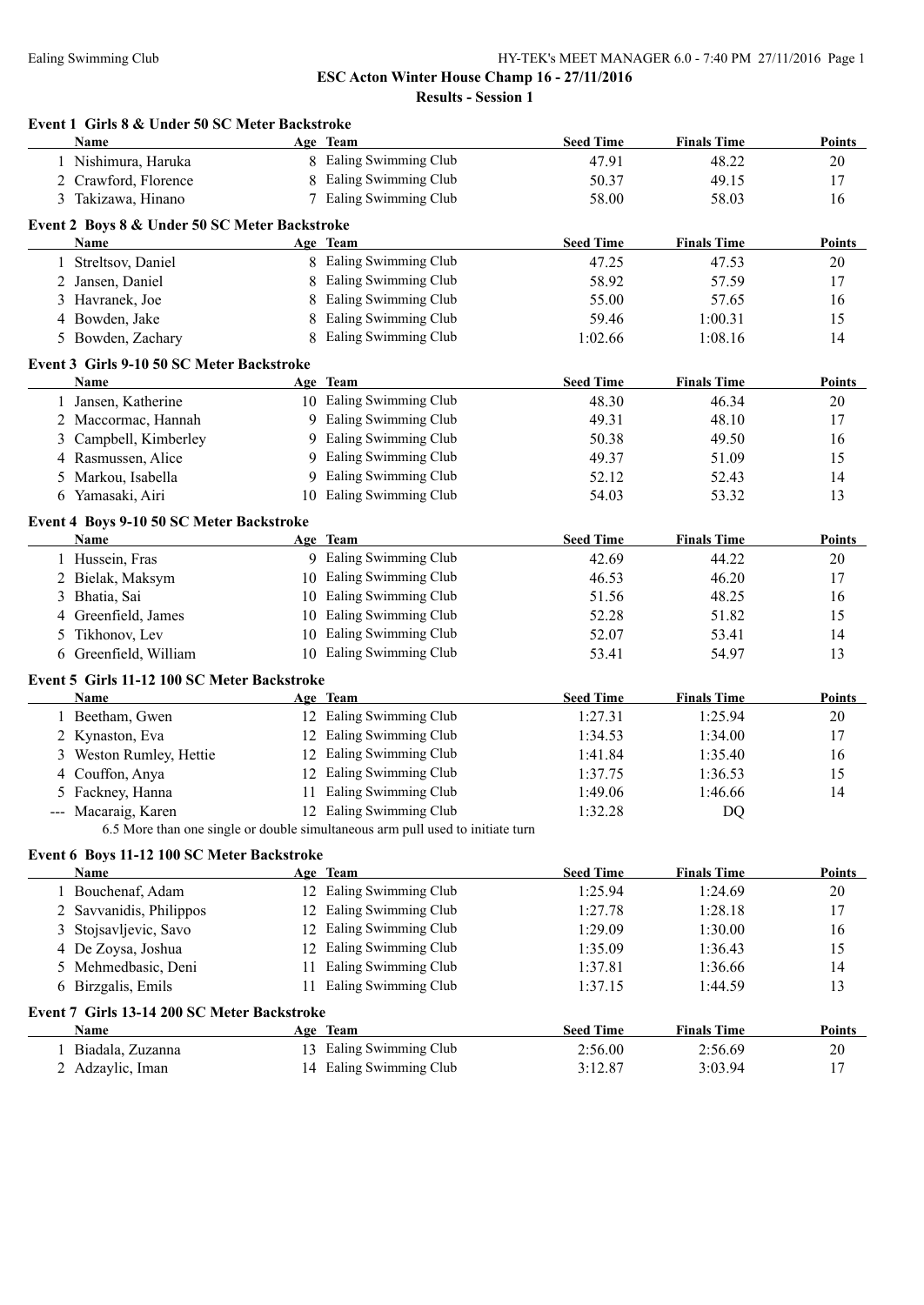**ESC Acton Winter House Champ 16 - 27/11/2016 Results - Session 1**

| <b>Name</b>         |                                                                                                                                                                                                                                                                                                                                                                                                                                                                                                                                                                                                         |                                                     | <b>Seed Time</b>                                                                                                                                                                                                                                                                                                                                                                                                                                                                                                                                                                                                                                                                                                                                                                                                                                                                                                                                                                                                                                                                                                                                                                                                                                                                                                          | <b>Finals Time</b>                                                                                                                                                                                                                                                                                                                                                                       | <b>Points</b>                                                                                                                                                                                                                                                                                                                                                                                          |
|---------------------|---------------------------------------------------------------------------------------------------------------------------------------------------------------------------------------------------------------------------------------------------------------------------------------------------------------------------------------------------------------------------------------------------------------------------------------------------------------------------------------------------------------------------------------------------------------------------------------------------------|-----------------------------------------------------|---------------------------------------------------------------------------------------------------------------------------------------------------------------------------------------------------------------------------------------------------------------------------------------------------------------------------------------------------------------------------------------------------------------------------------------------------------------------------------------------------------------------------------------------------------------------------------------------------------------------------------------------------------------------------------------------------------------------------------------------------------------------------------------------------------------------------------------------------------------------------------------------------------------------------------------------------------------------------------------------------------------------------------------------------------------------------------------------------------------------------------------------------------------------------------------------------------------------------------------------------------------------------------------------------------------------------|------------------------------------------------------------------------------------------------------------------------------------------------------------------------------------------------------------------------------------------------------------------------------------------------------------------------------------------------------------------------------------------|--------------------------------------------------------------------------------------------------------------------------------------------------------------------------------------------------------------------------------------------------------------------------------------------------------------------------------------------------------------------------------------------------------|
| 3 Hodgson, Nellie   |                                                                                                                                                                                                                                                                                                                                                                                                                                                                                                                                                                                                         |                                                     | 3:07.41                                                                                                                                                                                                                                                                                                                                                                                                                                                                                                                                                                                                                                                                                                                                                                                                                                                                                                                                                                                                                                                                                                                                                                                                                                                                                                                   | 3:04.64                                                                                                                                                                                                                                                                                                                                                                                  | 16                                                                                                                                                                                                                                                                                                                                                                                                     |
| 4 Furuhashi, Misuzu |                                                                                                                                                                                                                                                                                                                                                                                                                                                                                                                                                                                                         |                                                     | 3:03.13                                                                                                                                                                                                                                                                                                                                                                                                                                                                                                                                                                                                                                                                                                                                                                                                                                                                                                                                                                                                                                                                                                                                                                                                                                                                                                                   | 3:04.72                                                                                                                                                                                                                                                                                                                                                                                  | 15                                                                                                                                                                                                                                                                                                                                                                                                     |
| 5 Egelie, Francine  |                                                                                                                                                                                                                                                                                                                                                                                                                                                                                                                                                                                                         |                                                     | 3:19.60                                                                                                                                                                                                                                                                                                                                                                                                                                                                                                                                                                                                                                                                                                                                                                                                                                                                                                                                                                                                                                                                                                                                                                                                                                                                                                                   | 3:15.00                                                                                                                                                                                                                                                                                                                                                                                  | 14                                                                                                                                                                                                                                                                                                                                                                                                     |
| 6 Streltsova, Sofia |                                                                                                                                                                                                                                                                                                                                                                                                                                                                                                                                                                                                         |                                                     | 3:18.50                                                                                                                                                                                                                                                                                                                                                                                                                                                                                                                                                                                                                                                                                                                                                                                                                                                                                                                                                                                                                                                                                                                                                                                                                                                                                                                   | 3:22.66                                                                                                                                                                                                                                                                                                                                                                                  | 13                                                                                                                                                                                                                                                                                                                                                                                                     |
|                     |                                                                                                                                                                                                                                                                                                                                                                                                                                                                                                                                                                                                         |                                                     |                                                                                                                                                                                                                                                                                                                                                                                                                                                                                                                                                                                                                                                                                                                                                                                                                                                                                                                                                                                                                                                                                                                                                                                                                                                                                                                           |                                                                                                                                                                                                                                                                                                                                                                                          |                                                                                                                                                                                                                                                                                                                                                                                                        |
|                     |                                                                                                                                                                                                                                                                                                                                                                                                                                                                                                                                                                                                         |                                                     |                                                                                                                                                                                                                                                                                                                                                                                                                                                                                                                                                                                                                                                                                                                                                                                                                                                                                                                                                                                                                                                                                                                                                                                                                                                                                                                           |                                                                                                                                                                                                                                                                                                                                                                                          | <b>Points</b>                                                                                                                                                                                                                                                                                                                                                                                          |
|                     |                                                                                                                                                                                                                                                                                                                                                                                                                                                                                                                                                                                                         |                                                     |                                                                                                                                                                                                                                                                                                                                                                                                                                                                                                                                                                                                                                                                                                                                                                                                                                                                                                                                                                                                                                                                                                                                                                                                                                                                                                                           |                                                                                                                                                                                                                                                                                                                                                                                          | 20                                                                                                                                                                                                                                                                                                                                                                                                     |
|                     |                                                                                                                                                                                                                                                                                                                                                                                                                                                                                                                                                                                                         |                                                     |                                                                                                                                                                                                                                                                                                                                                                                                                                                                                                                                                                                                                                                                                                                                                                                                                                                                                                                                                                                                                                                                                                                                                                                                                                                                                                                           |                                                                                                                                                                                                                                                                                                                                                                                          | 17                                                                                                                                                                                                                                                                                                                                                                                                     |
|                     |                                                                                                                                                                                                                                                                                                                                                                                                                                                                                                                                                                                                         |                                                     |                                                                                                                                                                                                                                                                                                                                                                                                                                                                                                                                                                                                                                                                                                                                                                                                                                                                                                                                                                                                                                                                                                                                                                                                                                                                                                                           |                                                                                                                                                                                                                                                                                                                                                                                          | 16                                                                                                                                                                                                                                                                                                                                                                                                     |
|                     |                                                                                                                                                                                                                                                                                                                                                                                                                                                                                                                                                                                                         |                                                     |                                                                                                                                                                                                                                                                                                                                                                                                                                                                                                                                                                                                                                                                                                                                                                                                                                                                                                                                                                                                                                                                                                                                                                                                                                                                                                                           |                                                                                                                                                                                                                                                                                                                                                                                          | 15                                                                                                                                                                                                                                                                                                                                                                                                     |
|                     |                                                                                                                                                                                                                                                                                                                                                                                                                                                                                                                                                                                                         |                                                     | 3:13.44                                                                                                                                                                                                                                                                                                                                                                                                                                                                                                                                                                                                                                                                                                                                                                                                                                                                                                                                                                                                                                                                                                                                                                                                                                                                                                                   |                                                                                                                                                                                                                                                                                                                                                                                          | 14                                                                                                                                                                                                                                                                                                                                                                                                     |
|                     |                                                                                                                                                                                                                                                                                                                                                                                                                                                                                                                                                                                                         |                                                     |                                                                                                                                                                                                                                                                                                                                                                                                                                                                                                                                                                                                                                                                                                                                                                                                                                                                                                                                                                                                                                                                                                                                                                                                                                                                                                                           |                                                                                                                                                                                                                                                                                                                                                                                          |                                                                                                                                                                                                                                                                                                                                                                                                        |
|                     |                                                                                                                                                                                                                                                                                                                                                                                                                                                                                                                                                                                                         |                                                     |                                                                                                                                                                                                                                                                                                                                                                                                                                                                                                                                                                                                                                                                                                                                                                                                                                                                                                                                                                                                                                                                                                                                                                                                                                                                                                                           |                                                                                                                                                                                                                                                                                                                                                                                          | <b>Points</b>                                                                                                                                                                                                                                                                                                                                                                                          |
|                     |                                                                                                                                                                                                                                                                                                                                                                                                                                                                                                                                                                                                         |                                                     |                                                                                                                                                                                                                                                                                                                                                                                                                                                                                                                                                                                                                                                                                                                                                                                                                                                                                                                                                                                                                                                                                                                                                                                                                                                                                                                           |                                                                                                                                                                                                                                                                                                                                                                                          | 20                                                                                                                                                                                                                                                                                                                                                                                                     |
|                     |                                                                                                                                                                                                                                                                                                                                                                                                                                                                                                                                                                                                         |                                                     |                                                                                                                                                                                                                                                                                                                                                                                                                                                                                                                                                                                                                                                                                                                                                                                                                                                                                                                                                                                                                                                                                                                                                                                                                                                                                                                           |                                                                                                                                                                                                                                                                                                                                                                                          | 17                                                                                                                                                                                                                                                                                                                                                                                                     |
|                     |                                                                                                                                                                                                                                                                                                                                                                                                                                                                                                                                                                                                         |                                                     |                                                                                                                                                                                                                                                                                                                                                                                                                                                                                                                                                                                                                                                                                                                                                                                                                                                                                                                                                                                                                                                                                                                                                                                                                                                                                                                           |                                                                                                                                                                                                                                                                                                                                                                                          | 16                                                                                                                                                                                                                                                                                                                                                                                                     |
|                     |                                                                                                                                                                                                                                                                                                                                                                                                                                                                                                                                                                                                         |                                                     |                                                                                                                                                                                                                                                                                                                                                                                                                                                                                                                                                                                                                                                                                                                                                                                                                                                                                                                                                                                                                                                                                                                                                                                                                                                                                                                           |                                                                                                                                                                                                                                                                                                                                                                                          | 15                                                                                                                                                                                                                                                                                                                                                                                                     |
|                     |                                                                                                                                                                                                                                                                                                                                                                                                                                                                                                                                                                                                         |                                                     |                                                                                                                                                                                                                                                                                                                                                                                                                                                                                                                                                                                                                                                                                                                                                                                                                                                                                                                                                                                                                                                                                                                                                                                                                                                                                                                           |                                                                                                                                                                                                                                                                                                                                                                                          | 14                                                                                                                                                                                                                                                                                                                                                                                                     |
|                     |                                                                                                                                                                                                                                                                                                                                                                                                                                                                                                                                                                                                         |                                                     | 3:06.50                                                                                                                                                                                                                                                                                                                                                                                                                                                                                                                                                                                                                                                                                                                                                                                                                                                                                                                                                                                                                                                                                                                                                                                                                                                                                                                   |                                                                                                                                                                                                                                                                                                                                                                                          | 13                                                                                                                                                                                                                                                                                                                                                                                                     |
|                     |                                                                                                                                                                                                                                                                                                                                                                                                                                                                                                                                                                                                         |                                                     |                                                                                                                                                                                                                                                                                                                                                                                                                                                                                                                                                                                                                                                                                                                                                                                                                                                                                                                                                                                                                                                                                                                                                                                                                                                                                                                           |                                                                                                                                                                                                                                                                                                                                                                                          |                                                                                                                                                                                                                                                                                                                                                                                                        |
| Name                |                                                                                                                                                                                                                                                                                                                                                                                                                                                                                                                                                                                                         |                                                     |                                                                                                                                                                                                                                                                                                                                                                                                                                                                                                                                                                                                                                                                                                                                                                                                                                                                                                                                                                                                                                                                                                                                                                                                                                                                                                                           |                                                                                                                                                                                                                                                                                                                                                                                          | <b>Points</b>                                                                                                                                                                                                                                                                                                                                                                                          |
|                     |                                                                                                                                                                                                                                                                                                                                                                                                                                                                                                                                                                                                         |                                                     |                                                                                                                                                                                                                                                                                                                                                                                                                                                                                                                                                                                                                                                                                                                                                                                                                                                                                                                                                                                                                                                                                                                                                                                                                                                                                                                           |                                                                                                                                                                                                                                                                                                                                                                                          | 20                                                                                                                                                                                                                                                                                                                                                                                                     |
|                     |                                                                                                                                                                                                                                                                                                                                                                                                                                                                                                                                                                                                         |                                                     |                                                                                                                                                                                                                                                                                                                                                                                                                                                                                                                                                                                                                                                                                                                                                                                                                                                                                                                                                                                                                                                                                                                                                                                                                                                                                                                           |                                                                                                                                                                                                                                                                                                                                                                                          | 17                                                                                                                                                                                                                                                                                                                                                                                                     |
|                     |                                                                                                                                                                                                                                                                                                                                                                                                                                                                                                                                                                                                         |                                                     |                                                                                                                                                                                                                                                                                                                                                                                                                                                                                                                                                                                                                                                                                                                                                                                                                                                                                                                                                                                                                                                                                                                                                                                                                                                                                                                           | 3:06.19                                                                                                                                                                                                                                                                                                                                                                                  | 16                                                                                                                                                                                                                                                                                                                                                                                                     |
| 4 Zinak, Alexander  |                                                                                                                                                                                                                                                                                                                                                                                                                                                                                                                                                                                                         |                                                     | 3:08.56                                                                                                                                                                                                                                                                                                                                                                                                                                                                                                                                                                                                                                                                                                                                                                                                                                                                                                                                                                                                                                                                                                                                                                                                                                                                                                                   | 3:07.63                                                                                                                                                                                                                                                                                                                                                                                  | 15                                                                                                                                                                                                                                                                                                                                                                                                     |
| 5 Craig, William    |                                                                                                                                                                                                                                                                                                                                                                                                                                                                                                                                                                                                         |                                                     | 3:25.22                                                                                                                                                                                                                                                                                                                                                                                                                                                                                                                                                                                                                                                                                                                                                                                                                                                                                                                                                                                                                                                                                                                                                                                                                                                                                                                   | 3:14.35                                                                                                                                                                                                                                                                                                                                                                                  | 14                                                                                                                                                                                                                                                                                                                                                                                                     |
|                     |                                                                                                                                                                                                                                                                                                                                                                                                                                                                                                                                                                                                         |                                                     |                                                                                                                                                                                                                                                                                                                                                                                                                                                                                                                                                                                                                                                                                                                                                                                                                                                                                                                                                                                                                                                                                                                                                                                                                                                                                                                           |                                                                                                                                                                                                                                                                                                                                                                                          |                                                                                                                                                                                                                                                                                                                                                                                                        |
| Name                |                                                                                                                                                                                                                                                                                                                                                                                                                                                                                                                                                                                                         |                                                     |                                                                                                                                                                                                                                                                                                                                                                                                                                                                                                                                                                                                                                                                                                                                                                                                                                                                                                                                                                                                                                                                                                                                                                                                                                                                                                                           |                                                                                                                                                                                                                                                                                                                                                                                          | <b>Points</b>                                                                                                                                                                                                                                                                                                                                                                                          |
|                     |                                                                                                                                                                                                                                                                                                                                                                                                                                                                                                                                                                                                         |                                                     |                                                                                                                                                                                                                                                                                                                                                                                                                                                                                                                                                                                                                                                                                                                                                                                                                                                                                                                                                                                                                                                                                                                                                                                                                                                                                                                           |                                                                                                                                                                                                                                                                                                                                                                                          | 20                                                                                                                                                                                                                                                                                                                                                                                                     |
|                     |                                                                                                                                                                                                                                                                                                                                                                                                                                                                                                                                                                                                         |                                                     |                                                                                                                                                                                                                                                                                                                                                                                                                                                                                                                                                                                                                                                                                                                                                                                                                                                                                                                                                                                                                                                                                                                                                                                                                                                                                                                           |                                                                                                                                                                                                                                                                                                                                                                                          | 17                                                                                                                                                                                                                                                                                                                                                                                                     |
|                     |                                                                                                                                                                                                                                                                                                                                                                                                                                                                                                                                                                                                         |                                                     |                                                                                                                                                                                                                                                                                                                                                                                                                                                                                                                                                                                                                                                                                                                                                                                                                                                                                                                                                                                                                                                                                                                                                                                                                                                                                                                           |                                                                                                                                                                                                                                                                                                                                                                                          | 16                                                                                                                                                                                                                                                                                                                                                                                                     |
|                     |                                                                                                                                                                                                                                                                                                                                                                                                                                                                                                                                                                                                         |                                                     |                                                                                                                                                                                                                                                                                                                                                                                                                                                                                                                                                                                                                                                                                                                                                                                                                                                                                                                                                                                                                                                                                                                                                                                                                                                                                                                           |                                                                                                                                                                                                                                                                                                                                                                                          |                                                                                                                                                                                                                                                                                                                                                                                                        |
|                     |                                                                                                                                                                                                                                                                                                                                                                                                                                                                                                                                                                                                         |                                                     |                                                                                                                                                                                                                                                                                                                                                                                                                                                                                                                                                                                                                                                                                                                                                                                                                                                                                                                                                                                                                                                                                                                                                                                                                                                                                                                           |                                                                                                                                                                                                                                                                                                                                                                                          | <b>Points</b>                                                                                                                                                                                                                                                                                                                                                                                          |
|                     |                                                                                                                                                                                                                                                                                                                                                                                                                                                                                                                                                                                                         |                                                     |                                                                                                                                                                                                                                                                                                                                                                                                                                                                                                                                                                                                                                                                                                                                                                                                                                                                                                                                                                                                                                                                                                                                                                                                                                                                                                                           |                                                                                                                                                                                                                                                                                                                                                                                          | 20                                                                                                                                                                                                                                                                                                                                                                                                     |
|                     |                                                                                                                                                                                                                                                                                                                                                                                                                                                                                                                                                                                                         |                                                     |                                                                                                                                                                                                                                                                                                                                                                                                                                                                                                                                                                                                                                                                                                                                                                                                                                                                                                                                                                                                                                                                                                                                                                                                                                                                                                                           |                                                                                                                                                                                                                                                                                                                                                                                          | 17                                                                                                                                                                                                                                                                                                                                                                                                     |
|                     |                                                                                                                                                                                                                                                                                                                                                                                                                                                                                                                                                                                                         |                                                     |                                                                                                                                                                                                                                                                                                                                                                                                                                                                                                                                                                                                                                                                                                                                                                                                                                                                                                                                                                                                                                                                                                                                                                                                                                                                                                                           |                                                                                                                                                                                                                                                                                                                                                                                          | 16                                                                                                                                                                                                                                                                                                                                                                                                     |
|                     | 8                                                                                                                                                                                                                                                                                                                                                                                                                                                                                                                                                                                                       |                                                     |                                                                                                                                                                                                                                                                                                                                                                                                                                                                                                                                                                                                                                                                                                                                                                                                                                                                                                                                                                                                                                                                                                                                                                                                                                                                                                                           |                                                                                                                                                                                                                                                                                                                                                                                          | 15                                                                                                                                                                                                                                                                                                                                                                                                     |
|                     |                                                                                                                                                                                                                                                                                                                                                                                                                                                                                                                                                                                                         |                                                     |                                                                                                                                                                                                                                                                                                                                                                                                                                                                                                                                                                                                                                                                                                                                                                                                                                                                                                                                                                                                                                                                                                                                                                                                                                                                                                                           |                                                                                                                                                                                                                                                                                                                                                                                          | 14                                                                                                                                                                                                                                                                                                                                                                                                     |
|                     |                                                                                                                                                                                                                                                                                                                                                                                                                                                                                                                                                                                                         |                                                     |                                                                                                                                                                                                                                                                                                                                                                                                                                                                                                                                                                                                                                                                                                                                                                                                                                                                                                                                                                                                                                                                                                                                                                                                                                                                                                                           |                                                                                                                                                                                                                                                                                                                                                                                          |                                                                                                                                                                                                                                                                                                                                                                                                        |
|                     |                                                                                                                                                                                                                                                                                                                                                                                                                                                                                                                                                                                                         |                                                     |                                                                                                                                                                                                                                                                                                                                                                                                                                                                                                                                                                                                                                                                                                                                                                                                                                                                                                                                                                                                                                                                                                                                                                                                                                                                                                                           |                                                                                                                                                                                                                                                                                                                                                                                          | <b>Points</b>                                                                                                                                                                                                                                                                                                                                                                                          |
|                     |                                                                                                                                                                                                                                                                                                                                                                                                                                                                                                                                                                                                         |                                                     |                                                                                                                                                                                                                                                                                                                                                                                                                                                                                                                                                                                                                                                                                                                                                                                                                                                                                                                                                                                                                                                                                                                                                                                                                                                                                                                           |                                                                                                                                                                                                                                                                                                                                                                                          | 20                                                                                                                                                                                                                                                                                                                                                                                                     |
|                     | 9.                                                                                                                                                                                                                                                                                                                                                                                                                                                                                                                                                                                                      |                                                     |                                                                                                                                                                                                                                                                                                                                                                                                                                                                                                                                                                                                                                                                                                                                                                                                                                                                                                                                                                                                                                                                                                                                                                                                                                                                                                                           |                                                                                                                                                                                                                                                                                                                                                                                          | 17                                                                                                                                                                                                                                                                                                                                                                                                     |
|                     | 9.                                                                                                                                                                                                                                                                                                                                                                                                                                                                                                                                                                                                      |                                                     |                                                                                                                                                                                                                                                                                                                                                                                                                                                                                                                                                                                                                                                                                                                                                                                                                                                                                                                                                                                                                                                                                                                                                                                                                                                                                                                           |                                                                                                                                                                                                                                                                                                                                                                                          | 16                                                                                                                                                                                                                                                                                                                                                                                                     |
|                     |                                                                                                                                                                                                                                                                                                                                                                                                                                                                                                                                                                                                         |                                                     |                                                                                                                                                                                                                                                                                                                                                                                                                                                                                                                                                                                                                                                                                                                                                                                                                                                                                                                                                                                                                                                                                                                                                                                                                                                                                                                           |                                                                                                                                                                                                                                                                                                                                                                                          | 15                                                                                                                                                                                                                                                                                                                                                                                                     |
|                     |                                                                                                                                                                                                                                                                                                                                                                                                                                                                                                                                                                                                         |                                                     |                                                                                                                                                                                                                                                                                                                                                                                                                                                                                                                                                                                                                                                                                                                                                                                                                                                                                                                                                                                                                                                                                                                                                                                                                                                                                                                           |                                                                                                                                                                                                                                                                                                                                                                                          | 14                                                                                                                                                                                                                                                                                                                                                                                                     |
| 6 Rasmussen, Alice  |                                                                                                                                                                                                                                                                                                                                                                                                                                                                                                                                                                                                         |                                                     |                                                                                                                                                                                                                                                                                                                                                                                                                                                                                                                                                                                                                                                                                                                                                                                                                                                                                                                                                                                                                                                                                                                                                                                                                                                                                                                           | 48.69                                                                                                                                                                                                                                                                                                                                                                                    | 13                                                                                                                                                                                                                                                                                                                                                                                                     |
|                     | Name<br>1 Osborne, James<br>2 Fackney, Bailey<br>3 Takizawa, Asahi<br>4 Buckle, Ted<br>5 De Zoysa, Julian<br>Name<br>1 Krynska, Agatka<br>2 Miller, Isabelle<br>Starkey, Feia<br>4 Psarri, Eirini<br>Couffon, Margaux<br>6 Forster, Maya<br>1 Miller, Sebastien<br>2 Madi, Wadih<br>3 Gibbard, Lucas<br>1 Nishimura, Haruka<br>2 Crawford, Florence<br>3 Takizawa, Hinano<br>Name<br>1 Streltsov, Daniel<br>Bowden, Jake<br>Jansen, Daniel<br>4 Havranek, Joe<br>Bowden, Zachary<br><b>Name</b><br>Jansen, Katherine<br>Maccormac, Hannah<br>Campbell, Kimberley<br>Yamasaki, Airi<br>Hunter, Lilly-Mae | 8<br>8<br>Event 13 Girls 9-10 50 SC Meter Freestyle | (Event 7 Girls 13-14 200 SC Meter Backstroke)<br>Age Team<br>13 Ealing Swimming Club<br>14 Ealing Swimming Club<br>13 Ealing Swimming Club<br>13 Ealing Swimming Club<br>Event 8 Boys 13-14 200 SC Meter Backstroke<br>Age Team<br>14 Ealing Swimming Club<br>14 Ealing Swimming Club<br>13 Ealing Swimming Club<br>13 Ealing Swimming Club<br>14 Ealing Swimming Club<br>Event 9 Girls 15 & Over 200 SC Meter Backstroke<br>Age Team<br>16 Ealing Swimming Club<br>16 Ealing Swimming Club<br>15 Ealing Swimming Club<br>15 Ealing Swimming Club<br>15 Ealing Swimming Club<br>17 Ealing Swimming Club<br>Event 10 Boys 15 & Over 200 SC Meter Backstroke<br>Age Team<br>16 Ealing Swimming Club<br>16 Ealing Swimming Club<br>15 Ealing Swimming Club<br>15 Ealing Swimming Club<br>15 Ealing Swimming Club<br>Event 11 Girls 8 & Under 50 SC Meter Freestyle<br>Age Team<br>8 Ealing Swimming Club<br>8 Ealing Swimming Club<br>7 Ealing Swimming Club<br>Event 12 Boys 8 & Under 50 SC Meter Freestyle<br>Age Team<br>8 Ealing Swimming Club<br>Ealing Swimming Club<br>Ealing Swimming Club<br>Ealing Swimming Club<br>8 Ealing Swimming Club<br>Age Team<br>10 Ealing Swimming Club<br>Ealing Swimming Club<br>Ealing Swimming Club<br>10 Ealing Swimming Club<br>10 Ealing Swimming Club<br>9 Ealing Swimming Club | <b>Seed Time</b><br>2:50.47<br>2:57.19<br>3:00.97<br>3:06.12<br><b>Seed Time</b><br>2:50.44<br>2:51.41<br>2:54.65<br>3:02.25<br>3:08.04<br><b>Seed Time</b><br>2:48.90<br>3:04.50<br>3:11.03<br><b>Seed Time</b><br>43.43<br>45.91<br>50.91<br><b>Seed Time</b><br>40.04<br>47.94<br>48.33<br>49.53<br>1:00.56<br><b>Seed Time</b><br>38.36<br>44.25<br>45.06<br>46.88<br>48.86<br>47.90 | <b>Finals Time</b><br>2:52.60<br>2:55.25<br>2:59.32<br>3:02.41<br>3:08.28<br><b>Finals Time</b><br>2:47.28<br>2:49.16<br>2:55.09<br>3:06.12<br>3:10.19<br>3:13.52<br><b>Finals Time</b><br>2:40.72<br>3:04.07<br><b>Finals Time</b><br>42.88<br>45.85<br>56.66<br><b>Finals Time</b><br>38.44<br>47.69<br>48.28<br>49.84<br>1:02.66<br><b>Finals Time</b><br>38.78<br>43.47<br>44.71<br>46.82<br>47.63 |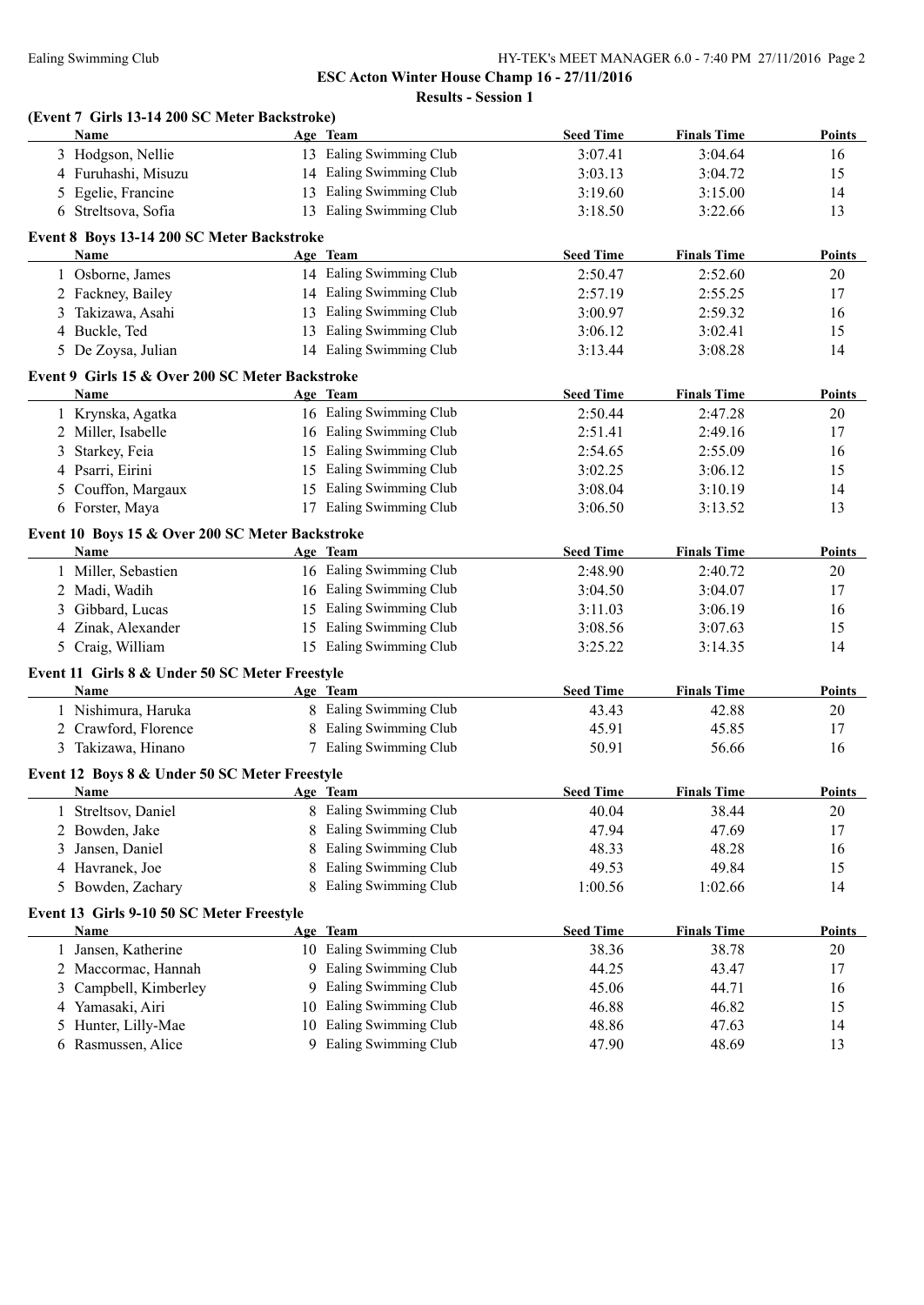# Ealing Swimming Club HY-TEK's MEET MANAGER 6.0 - 7:40 PM 27/11/2016 Page 3

**ESC Acton Winter House Champ 16 - 27/11/2016**

**Results - Session 1**

|    | Event 14 Boys 9-10 50 SC Meter Freestyle                       |                         |                  |                    |               |
|----|----------------------------------------------------------------|-------------------------|------------------|--------------------|---------------|
|    | <b>Name</b>                                                    | Age Team                | <b>Seed Time</b> | <b>Finals Time</b> | <b>Points</b> |
|    | 1 Hussein, Fras                                                | 9 Ealing Swimming Club  | 37.15            | 37.56              | 20            |
|    | 2 Greenfield, James                                            | 10 Ealing Swimming Club | 43.97            | 42.56              | 17            |
|    | 3 Bielak, Maksym                                               | 10 Ealing Swimming Club | 41.65            | 45.10              | 16            |
|    | 4 Sakayama, Koudai                                             | 9 Ealing Swimming Club  | 46.40            | 45.12              | 15            |
|    | 5 Tikhonov, Lev                                                | 10 Ealing Swimming Club | 45.03            | 46.86              | 14            |
|    | 6 Carroll-Waine, Henry                                         | 10 Ealing Swimming Club | 48.47            | 49.21              | 13            |
|    | Event 15 Girls 11-12 100 SC Meter Freestyle                    |                         |                  |                    |               |
|    | Name                                                           | Age Team                | <b>Seed Time</b> | <b>Finals Time</b> | <b>Points</b> |
|    | 1 Beetham, Gwen                                                | 12 Ealing Swimming Club | 1:19.31          | 1:19.40            | 20            |
|    | 2 Couffon, Anya                                                | 12 Ealing Swimming Club | 1:27.81          | 1:24.31            | 17            |
|    | 3 Kynaston, Eva                                                | 12 Ealing Swimming Club | 1:29.66          | 1:26.19            | 16            |
|    | 4 Macaraig, Karen                                              | 12 Ealing Swimming Club | 1:36.47          | 1:26.87            | 15            |
|    | 5 Sitara, Georgia                                              | 11 Ealing Swimming Club | 1:39.66          | 1:28.19            | 14            |
|    | 6 Mitchell, Sophia                                             | 11 Ealing Swimming Club | 1:37.94          | 1:39.91            | 13            |
|    | Event 16 Boys 11-12 100 SC Meter Freestyle                     |                         |                  |                    |               |
|    | <b>Name</b>                                                    | Age Team                | <b>Seed Time</b> | <b>Finals Time</b> | <b>Points</b> |
|    | 1 Savvanidis, Philippos                                        | 12 Ealing Swimming Club | 1:12.75          | 1:09.87            | 20            |
|    | 2 Bouchenaf, Adam                                              | 12 Ealing Swimming Club | 1:12.25          | 1:11.34            | 17            |
|    | 3 Stojsavljevic, Savo                                          | 12 Ealing Swimming Club | 1:18.56          | 1:19.44            | 16            |
|    | 4 Ilunga, Reagan                                               | 12 Ealing Swimming Club | 1:27.81          | 1:24.72            | 15            |
|    | 5 Mehmedbasic, Deni                                            | 11 Ealing Swimming Club | 1:28.47          | 1:28.47            | 14            |
|    | 6 Birzgalis, Emils                                             | 11 Ealing Swimming Club | 1:25.78          | 1:28.63            | 13            |
|    | Event 17 Girls 13-14 200 SC Meter Freestyle                    |                         |                  |                    |               |
|    | <b>Name</b>                                                    | Age Team                | <b>Seed Time</b> | <b>Finals Time</b> | <b>Points</b> |
|    | 1 Hodgson, Nellie                                              | 13 Ealing Swimming Club | 2:52.58          | 2:37.22            | 20            |
|    | 2 Adzaylic, Iman                                               | 14 Ealing Swimming Club | 2:44.69          | 2:41.50            | 17            |
|    | *3 Furuhashi, Misuzu                                           | 14 Ealing Swimming Club | 2:44.15          | 2:43.94            | 15.50         |
|    | *3 Biadala, Zuzanna                                            | 13 Ealing Swimming Club | 2:50.25          | 2:43.94            | 15.50         |
| 5. | Streltsova, Sofia                                              | 13 Ealing Swimming Club | 2:50.68          | 2:52.25            | 14            |
|    | 6 Egelie, Francine                                             | 13 Ealing Swimming Club | 3:02.47          | 2:56.62            | 13            |
|    | Event 18 Boys 13-14 200 SC Meter Freestyle                     |                         |                  |                    |               |
|    | <b>Name</b>                                                    | Age Team                | <b>Seed Time</b> | <b>Finals Time</b> | <b>Points</b> |
|    | 1 Osborne, James                                               | 14 Ealing Swimming Club | 2:41.82          | 2:34.60            | 20            |
|    | 2 Hussein, Zeyad                                               | 14 Ealing Swimming Club | 2:44.41          | 2:41.03            | $17\,$        |
|    | 3 Takizawa, Asahi                                              | 13 Ealing Swimming Club | 2:42.05          | 2:42.36            | 16            |
|    | 4 Buckle, Ted                                                  | 13 Ealing Swimming Club | 2:51.00          | 2:47.03            | 15            |
|    | 5 Quickenden, Fraser                                           | 13 Ealing Swimming Club | 2:54.21          | 2:51.53            | 14            |
|    |                                                                |                         |                  |                    |               |
|    | Event 19 Girls 15 & Over 200 SC Meter Freestyle<br><b>Name</b> | Age Team                | <b>Seed Time</b> | <b>Finals Time</b> | <b>Points</b> |
|    | 1 Krynska, Agatka                                              | 16 Ealing Swimming Club | 2:37.88          | 2:33.56            | 20            |
|    | 2 Korn, Chloe                                                  | 16 Ealing Swimming Club | 2:38.78          | 2:35.69            | 17            |
|    | 3 Couffon, Margaux                                             | 15 Ealing Swimming Club | 2:40.16          | 2:41.28            | 16            |
|    | 4 Starkey, Feia                                                | 15 Ealing Swimming Club | 2:38.84          | 2:45.63            | 15            |
|    | 5 Psarri, Eirini                                               | 15 Ealing Swimming Club |                  | 2:48.31            | 14            |
|    |                                                                |                         | 2:46.97          |                    |               |

Stewart, Esme 17 Ealing Swimming Club 2:47.17 2:49.87 13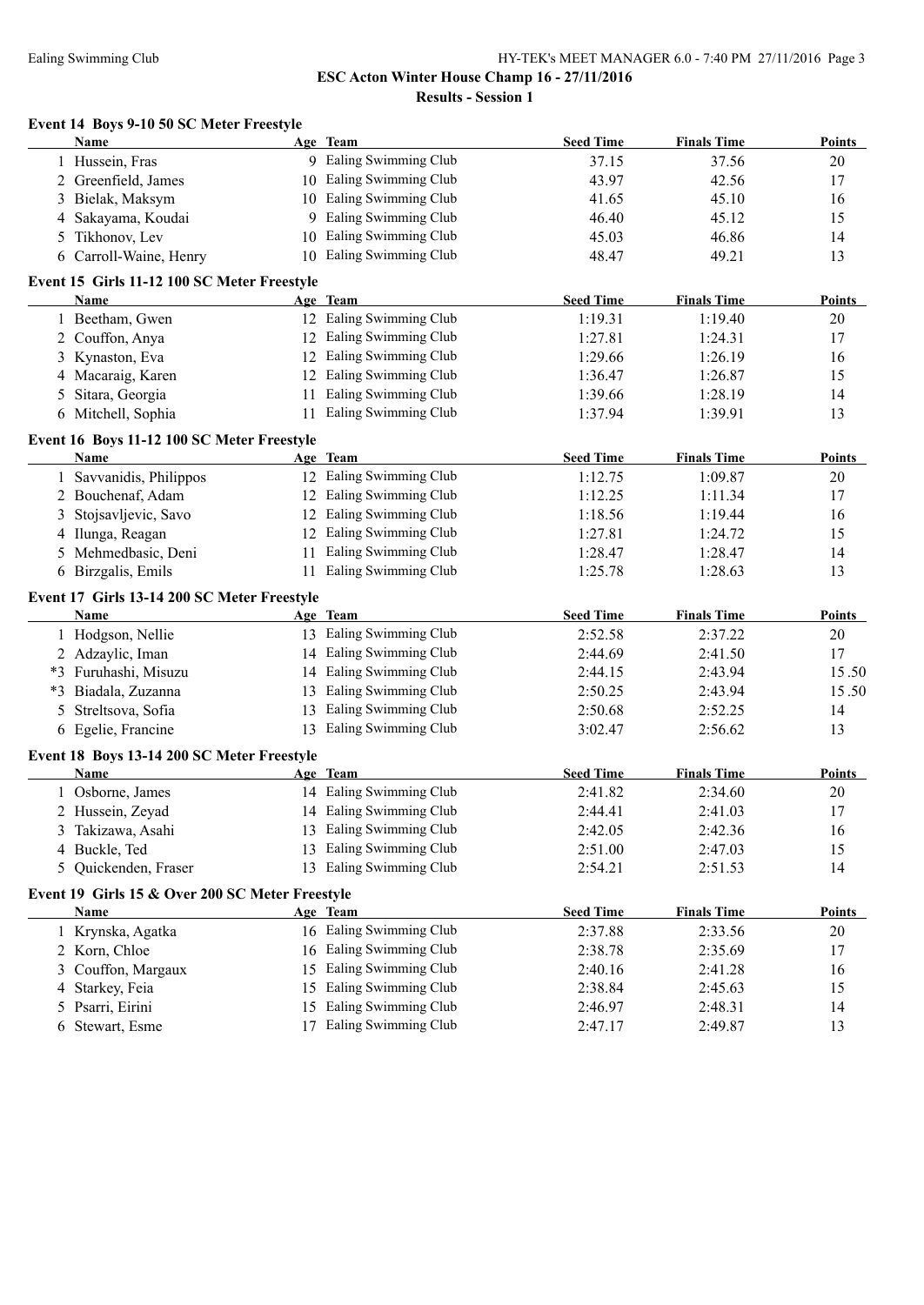**Results - Session 1**

|      | Event 20 Boys 15 & Over 200 SC Meter Freestyle<br>Name |    | Age Team                | <b>Seed Time</b> | <b>Finals Time</b> | Points        |
|------|--------------------------------------------------------|----|-------------------------|------------------|--------------------|---------------|
|      | 1 Miller, Sebastien                                    |    | 16 Ealing Swimming Club | 2:24.75          | 2:24.16            | 20            |
|      | 2 Madi, Wadih                                          |    | 16 Ealing Swimming Club | 2:38.40          | 2:41.81            | 17            |
|      | Zinak, Alexander                                       | 15 | Ealing Swimming Club    | 2:43.94          | 2:42.13            | 16            |
| 4    | Gibbard, Lucas                                         | 15 | Ealing Swimming Club    | 2:54.62          | 2:50.65            | 15            |
| 5.   | Craig, William                                         |    | 15 Ealing Swimming Club | 2:55.15          | 2:51.97            | 14            |
|      | Event 21 Girls 8 & Under 50 SC Meter Breaststroke      |    |                         |                  |                    |               |
|      | <b>Name</b>                                            |    | Age Team                | <b>Seed Time</b> | <b>Finals Time</b> | Points        |
|      | 1 Nishimura, Haruka                                    |    | 8 Ealing Swimming Club  | 59.32            | 58.53              | 20            |
|      | 2 Crawford, Florence                                   |    | 8 Ealing Swimming Club  | 1:02.78          | 1:04.22            | 17            |
|      | 3 Takizawa, Hinano                                     |    | 7 Ealing Swimming Club  | 1:09.56          | 1:14.75            | 16            |
|      | Event 22 Boys 8 & Under 50 SC Meter Breaststroke       |    |                         |                  |                    |               |
|      | <b>Name</b>                                            |    | Age Team                | <b>Seed Time</b> | <b>Finals Time</b> | <b>Points</b> |
|      | 1 Streltsov, Daniel                                    |    | 8 Ealing Swimming Club  | 56.79            | 53.29              | 20            |
|      | 2 Havranek, Joe                                        |    | 8 Ealing Swimming Club  | 1:04.00          | 1:00.18            | 17            |
| 3    | Jansen, Daniel                                         | 8  | Ealing Swimming Club    | 1:00.59          | 1:01.09            | 16            |
|      | 4 Bowden, Jake                                         |    | Ealing Swimming Club    | 1:03.34          | 1:03.69            | 15            |
|      | 5 Bowden, Zachary                                      |    | 8 Ealing Swimming Club  | 1:05.49          | 1:09.59            | 14            |
|      | Event 23 Girls 9-10 50 SC Meter Breaststroke           |    |                         |                  |                    |               |
|      | Name                                                   |    | Age Team                | <b>Seed Time</b> | <b>Finals Time</b> | Points        |
|      | 1 Jansen, Katherine                                    |    | 10 Ealing Swimming Club | 53.38            | 53.32              | 20            |
|      | 2 Maccormac, Hannah                                    |    | 9 Ealing Swimming Club  | 56.54            | 55.94              | 17            |
|      | *3 Yamasaki, Airi                                      |    | 10 Ealing Swimming Club | 56.54            | 56.78              | 15.50         |
| $*3$ | Markou, Isabella                                       |    | 9 Ealing Swimming Club  | 1:00.37          | 56.78              | 15.50         |
| $*5$ | Campbell, Kimberley                                    |    | 9 Ealing Swimming Club  | 58.15            | 57.91              | 13.50         |
| $*5$ | Rasmussen, Alice                                       |    | 9 Ealing Swimming Club  | 58.69            | 57.91              | 13.50         |
|      | Event 24 Boys 9-10 50 SC Meter Breaststroke            |    |                         |                  |                    |               |
|      | Name                                                   |    | Age Team                | <b>Seed Time</b> | <b>Finals Time</b> | <b>Points</b> |
|      | 1 Greenfield, William                                  |    | 10 Ealing Swimming Club | 54.91            | 53.00              | 20            |
|      | 2 Hussein, Fras                                        |    | 9 Ealing Swimming Club  | 54.78            | 54.66              | 17            |
| 3    | Tikhonov, Lev                                          |    | 10 Ealing Swimming Club | 56.19            | 56.16              | 16            |
| 4    | Patel, Teo                                             |    | 10 Ealing Swimming Club | 1:03.25          | 58.09              | 15            |
| 5    | Bielak, Maksym                                         |    | 10 Ealing Swimming Club | 58.63            | 59.32              | 14            |
|      | 6 Greenfield, James                                    |    | 10 Ealing Swimming Club | 1:03.66          | 1:00.47            | 13            |
|      | Event 25 Girls 11-12 100 SC Meter Breaststroke         |    |                         |                  |                    |               |
|      | Name                                                   |    | Age Team                | <b>Seed Time</b> | <b>Finals Time</b> | <b>Points</b> |
|      | 1 Beetham, Gwen                                        |    | 12 Ealing Swimming Club | 1:45.00          | 1:42.25            | 20            |
| 2    | Couffon, Anya                                          |    | 12 Ealing Swimming Club | 1:55.32          | 1:47.71            | 17            |
| 3    | Porter, Susie                                          |    | 12 Ealing Swimming Club | 1:54.25          | 1:48.50            | 16            |
| 4    | Bryce, Molly                                           | 11 | Ealing Swimming Club    | 1:55.03          | 1:50.25            | 15            |
| 5    | Macaraig, Karen                                        |    | 12 Ealing Swimming Club | 2:00.84          | 1:51.25            | 14            |
| 6    | Weston Rumley, Hettie                                  |    | 12 Ealing Swimming Club | 2:00.81          | 1:57.85            | 13            |
|      | Event 26 Boys 11-12 100 SC Meter Breaststroke          |    |                         |                  |                    |               |
|      | <b>Name</b>                                            |    | Age Team                | <b>Seed Time</b> | <b>Finals Time</b> | <b>Points</b> |
|      | 1 Bouchenaf, Adam                                      |    | 12 Ealing Swimming Club | 1:40.97          | 1:32.97            | 20            |
| 2    | Stojsavljevic, Savo                                    |    | 12 Ealing Swimming Club | 1:41.78          | 1:43.13            | 17            |
| 3    | Savvanidis, Philippos                                  |    | 12 Ealing Swimming Club | 1:46.12          | 1:46.09            | 16            |
|      | 4 Weston Rumley, Sid                                   |    | 11 Ealing Swimming Club | 1:58.22          | 1:52.34            | 15            |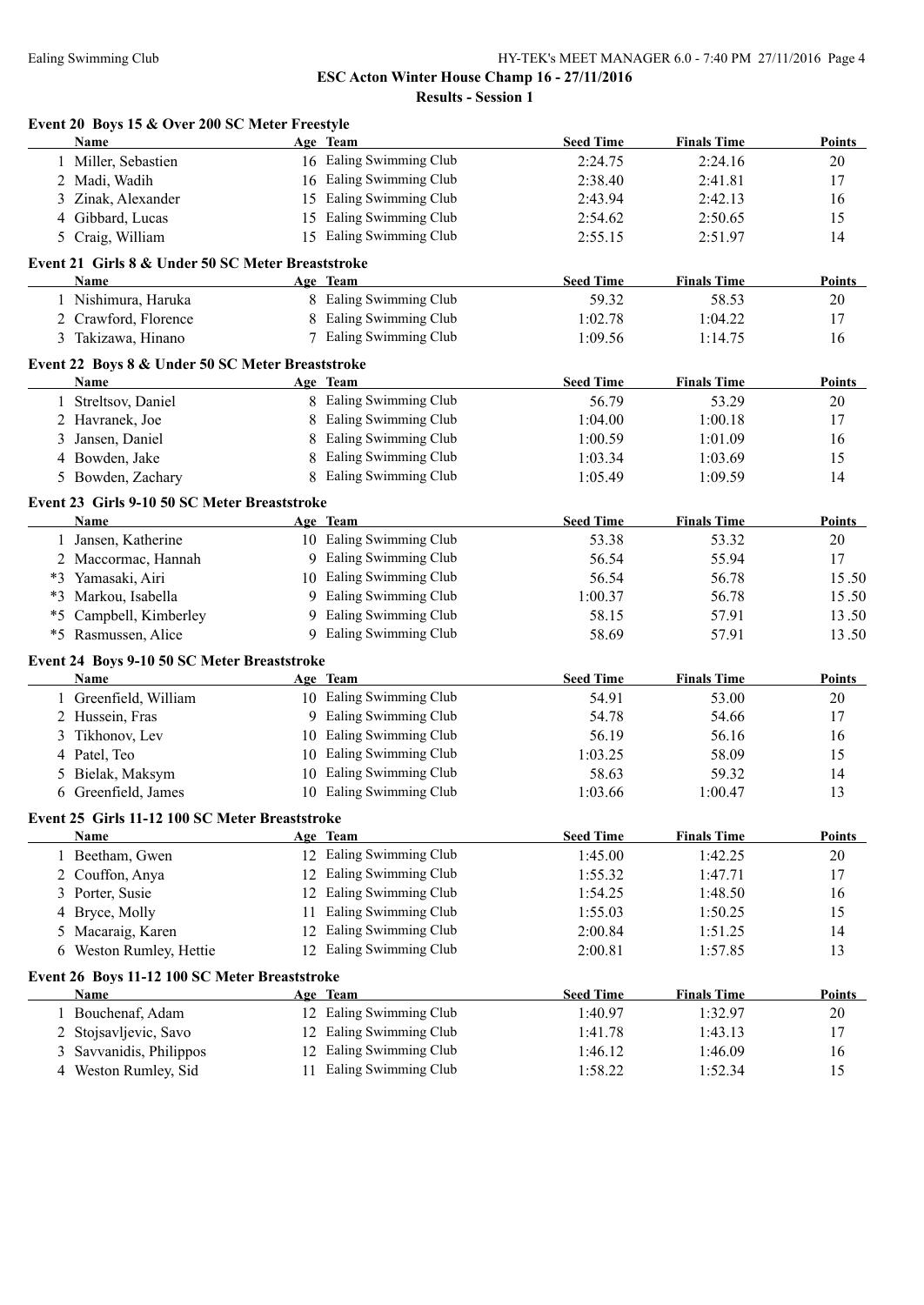**ESC Acton Winter House Champ 16 - 27/11/2016 Results - Session 1**

# **(Event 26 Boys 11-12 100 SC Meter Breaststroke)**

|    | <u>Name</u>                                                    | Age Team |                         | <b>Seed Time</b> | <b>Finals Time</b> | <b>Points</b> |
|----|----------------------------------------------------------------|----------|-------------------------|------------------|--------------------|---------------|
|    | 5 Krasnodebski, Adam                                           |          | 11 Ealing Swimming Club | 1:58.03          | 1:53.75            | 14            |
|    | 6 Birzgalis, Emils                                             |          | 11 Ealing Swimming Club | 1:55.53          | 1:57.18            | 13            |
|    | Event 27 Girls 13-14 200 SC Meter Breaststroke                 |          |                         |                  |                    |               |
|    | Name                                                           | Age Team |                         | <b>Seed Time</b> | <b>Finals Time</b> | <b>Points</b> |
|    | 1 Hodgson, Nellie                                              |          | 13 Ealing Swimming Club | 3:19.97          | 3:16.75            | 20            |
|    | 2 Adzaylic, Iman                                               |          | 14 Ealing Swimming Club | 3:40.81          | 3:18.34            | 17            |
|    | 3 Streltsova, Sofia                                            |          | 13 Ealing Swimming Club | 3:22.81          | 3:20.50            | 16            |
|    | 4 Niarchou, Olga                                               |          | 13 Ealing Swimming Club | 3:35.09          | 3:31.44            | 15            |
|    | 5 Biadala, Zuzanna                                             |          | 13 Ealing Swimming Club | 3:35.82          | 3:33.97            | 14            |
|    | 6 Egelie, Francine                                             |          | 13 Ealing Swimming Club | 3:46.13          | 3:41.18            | 13            |
|    |                                                                |          |                         |                  |                    |               |
|    | Event 28 Boys 13-14 200 SC Meter Breaststroke                  |          |                         |                  |                    |               |
|    | Name                                                           | Age Team |                         | <b>Seed Time</b> | <b>Finals Time</b> | <b>Points</b> |
|    | 1 Buckle, Ted                                                  |          | 13 Ealing Swimming Club | 3:28.40          | 3:19.84            | 20            |
|    | 2 Fackney, Bailey                                              |          | 14 Ealing Swimming Club | 3:30.66          | 3:22.59            | 17            |
|    | 3 Takizawa, Asahi                                              |          | 13 Ealing Swimming Club | 3:26.03          | 3:23.38            | 16            |
|    | 4 De Zoysa, Julian                                             |          | 14 Ealing Swimming Club | 3:39.59          | 3:23.54            | 15            |
|    | 5 Osborne, James                                               |          | 14 Ealing Swimming Club | 3:45.22          | 3:42.38            | 14            |
|    | 6 Quickenden, Fraser                                           |          | 13 Ealing Swimming Club | 3:42.50          | 3:42.96            | 13            |
|    | Event 29 Girls 15 & Over 200 SC Meter Breaststroke             |          |                         |                  |                    |               |
|    | Name                                                           | Age Team |                         | <b>Seed Time</b> | <b>Finals Time</b> | <b>Points</b> |
|    | 1 Couffon, Margaux                                             |          | 15 Ealing Swimming Club | 3:19.16          | 3:15.16            | 20            |
|    | 2 Starkey, Feia                                                |          | 15 Ealing Swimming Club | 3:26.84          | 3:24.66            | 17            |
|    | 3 Craig, Juliet A                                              |          | 17 Ealing Swimming Club | 3:27.69          | 3:24.85            | 16            |
|    | 4 Krynska, Agatka                                              |          | 16 Ealing Swimming Club | 3:39.37          | 3:36.82            | 15            |
|    | 5 Stewart, Esme                                                |          | 17 Ealing Swimming Club | 3:51.38          | 3:41.19            | 14            |
|    | 6 Forster, Maya                                                |          | 17 Ealing Swimming Club | 3:45.73          | 3:50.63            | 13            |
|    |                                                                |          |                         |                  |                    |               |
|    | Event 30 Boys 15 & Over 200 SC Meter Breaststroke              |          |                         |                  |                    |               |
|    | <b>Name</b>                                                    | Age Team |                         | <b>Seed Time</b> | <b>Finals Time</b> | <b>Points</b> |
|    | 1 Zinak, Alexander                                             |          | 15 Ealing Swimming Club | 3:28.34          | 3:14.99            | 20            |
|    | 2 Miller, Sebastien                                            |          | 16 Ealing Swimming Club | 3:18.16          | 3:15.06            | 17            |
|    | 3 Craig, William                                               |          | 15 Ealing Swimming Club | 3:58.24          | 3:41.13            | 16            |
|    | 4 Madi, Wadih                                                  |          | 16 Ealing Swimming Club | 3:44.97          | 3:49.18            | 15            |
|    | --- Gibbard, Lucas                                             |          | 15 Ealing Swimming Club | 4:17.03          | DQ                 |               |
|    | 7.5 Feet not turned out during the propulsive part of the kick |          |                         |                  |                    |               |
|    | Event 31 Girls 8 & Under 25 SC Meter Butterfly                 |          |                         |                  |                    |               |
|    | Name                                                           | Age Team |                         | <b>Seed Time</b> | <b>Finals Time</b> | <b>Points</b> |
|    | 1 Nishimura, Haruka                                            |          | 8 Ealing Swimming Club  | 21.72            | 21.16              | 20            |
|    | 2 Crawford, Florence                                           |          | 8 Ealing Swimming Club  | 24.00            | 23.35              | 17            |
|    | 3 Takizawa, Hinano                                             |          | 7 Ealing Swimming Club  | 33.53            | 33.50              | 16            |
|    | Event 32 Boys 8 & Under 25 SC Meter Butterfly                  |          |                         |                  |                    |               |
|    | Name                                                           | Age Team |                         | <b>Seed Time</b> | <b>Finals Time</b> | <b>Points</b> |
|    | 1 Streltsov, Daniel                                            |          | 8 Ealing Swimming Club  | 20.13            | 21.09              | 20            |
| 2  | Jansen, Daniel                                                 | 8        | Ealing Swimming Club    | 27.22            | 27.41              | 17            |
| 3  | Bowden, Jake                                                   | 8        | Ealing Swimming Club    | 26.31            | 28.00              | 16            |
|    | 4 Havranek, Joe                                                | 8        | Ealing Swimming Club    | 33.59            | 34.13              | 15            |
|    | Bowden, Zachary                                                |          | 8 Ealing Swimming Club  | 33.35            | 35.13              | 14            |
| 5. |                                                                |          |                         |                  |                    |               |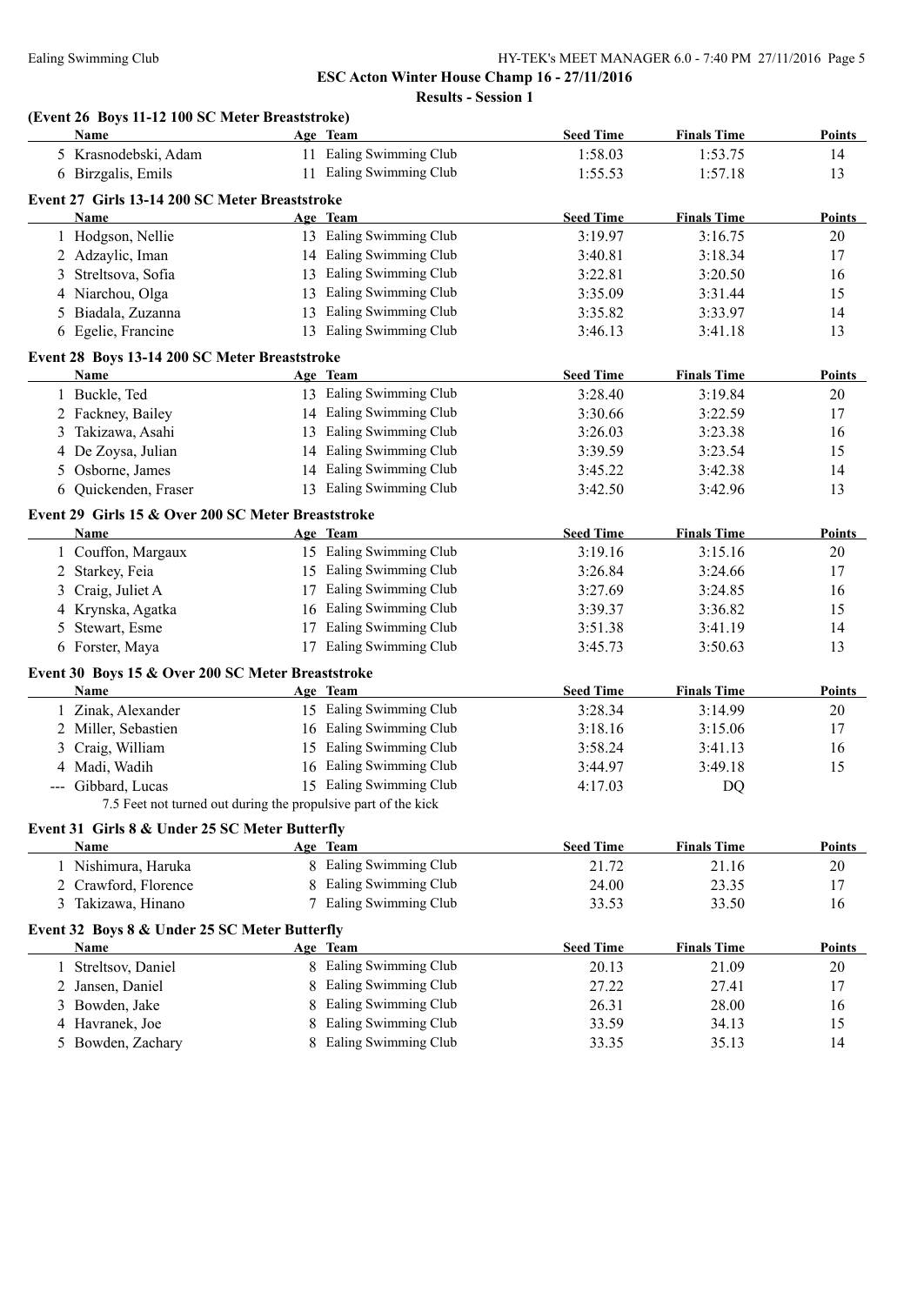**Results - Session 1**

## **Event 33 Girls 9-10 25 SC Meter Butterfly**

|   | <b>Name</b>                                                |    | Age Team                | <b>Seed Time</b>   | <b>Finals Time</b> | <b>Points</b> |
|---|------------------------------------------------------------|----|-------------------------|--------------------|--------------------|---------------|
|   | Jansen, Katherine                                          |    | 10 Ealing Swimming Club | 20.78              | 21.06              | 20            |
|   | 2 Campbell, Kimberley                                      |    | 9 Ealing Swimming Club  | 21.69              | 21.10              | 17            |
|   | 3 Yamasaki, Airi                                           |    | 10 Ealing Swimming Club | 25.97              | 24.62              | 16            |
|   | 4 Maccormac, Hannah                                        |    | 9 Ealing Swimming Club  | 25.50              | 25.28              | 15            |
|   | 5 Markou, Isabella                                         |    | 9 Ealing Swimming Club  | 27.15              | 25.53              | 14            |
|   | 6 Keating, Ciara                                           |    | 9 Ealing Swimming Club  | 28.75              | 25.75              | 13            |
|   |                                                            |    |                         |                    |                    |               |
|   | Event 34 Boys 9-10 25 SC Meter Butterfly<br>Name           |    | Age Team                |                    |                    |               |
|   |                                                            |    | 9 Ealing Swimming Club  | <b>Seed Time</b>   | <b>Finals Time</b> | <b>Points</b> |
|   | 1 Hussein, Fras                                            |    |                         | 19.78              | 18.56              | 20            |
|   | 2 Greenfield, James                                        |    | 10 Ealing Swimming Club | 23.56              | 21.15              | 17            |
|   | 3 Bielak, Maksym                                           |    | 10 Ealing Swimming Club | 24.06              | 23.15              | 16            |
| 4 | Sakayama, Koudai                                           |    | 9 Ealing Swimming Club  | 27.78              | 25.97              | 15            |
|   | Greenfield, William                                        |    | 10 Ealing Swimming Club | 26.25              | 29.12              | 14            |
|   | --- Tikhonov, Lev                                          |    | 10 Ealing Swimming Club | 26.22              | DQ                 |               |
|   | 8.3 Breaststroke kick used (legal in Masters Competitions) |    |                         |                    |                    |               |
|   | Event 35 Girls 11-12 50 SC Meter Butterfly                 |    |                         |                    |                    |               |
|   | Name                                                       |    | Age Team                | <b>Seed Time</b>   | <b>Finals Time</b> | <b>Points</b> |
|   | 1 Kynaston, Eva                                            |    | 12 Ealing Swimming Club | 46.09              | 41.32              | 20            |
|   | 2 Beetham, Gwen                                            |    | 12 Ealing Swimming Club | 45.75              | 43.78              | 17            |
|   | 3 Macaraig, Karen                                          |    | 12 Ealing Swimming Club | 46.15              | 46.22              | 16            |
|   | 4 Porter, Susie                                            |    | 12 Ealing Swimming Club | 53.44              | 51.81              | 15            |
|   | --- Couffon, Anya                                          |    | 12 Ealing Swimming Club | 48.50              | DQ                 |               |
|   | 8.2 Arms not brought forward simultaneously                |    |                         |                    |                    |               |
|   | --- Bryce, Molly                                           |    | 11 Ealing Swimming Club | 53.74              | DQ                 |               |
|   | 8.3 Alternating movement of legs or feet                   |    |                         |                    |                    |               |
|   | Event 36 Boys 11-12 50 SC Meter Butterfly                  |    |                         |                    |                    |               |
|   | Name                                                       |    | Age Team                | <b>Seed Time</b>   | <b>Finals Time</b> | <b>Points</b> |
|   | 1 Bouchenaf, Adam                                          |    | 12 Ealing Swimming Club | 38.81              | 37.16              | 20            |
|   | 2 Savvanidis, Philippos                                    |    | 12 Ealing Swimming Club | 43.12              | 41.25              | 17            |
| 3 | Stojsavljevic, Savo                                        |    | 12 Ealing Swimming Club | 49.53              | 45.19              | 16            |
|   | 4 De Zoysa, Joshua                                         |    | 12 Ealing Swimming Club | 51.84              | 50.88              | 15            |
| 5 | Ilunga, Reagan                                             |    | 12 Ealing Swimming Club | 53.97              | 51.28              | 14            |
|   | 6 Mehmedbasic, Deni                                        |    | 11 Ealing Swimming Club | 50.19              | 52.79              | 13            |
|   | Event 37 Girls 13-14 100 SC Meter Butterfly                |    |                         |                    |                    |               |
|   | <b>Name</b>                                                |    | Age Team                | <b>Seed Time</b>   | <b>Finals Time</b> | Points        |
|   | 1 Adzaylic, Iman                                           |    | 14 Ealing Swimming Club | 1:34.81            | 1:27.69            | $20\,$        |
| 2 | Jellinek, Alice                                            | 14 | Ealing Swimming Club    | 1:34.94            | 1:32.07            | 17            |
|   | Hodgson, Nellie                                            | 13 | Ealing Swimming Club    | 1:30.72            | 1:32.65            |               |
| 3 |                                                            |    | Ealing Swimming Club    |                    | 1:33.56            | 16            |
| 4 | Streltsova, Sofia                                          | 13 | Ealing Swimming Club    | 1:34.31<br>1:30.47 | 1:34.78            | 15            |
| 5 | Furuhashi, Misuzu                                          | 14 | Ealing Swimming Club    |                    |                    | 14            |
|   | 6 Egelie, Francine                                         | 13 |                         | 1:38.25            | 1:40.66            | 13            |
|   | Event 38 Boys 13-14 100 SC Meter Butterfly                 |    |                         |                    |                    |               |
|   | Name                                                       |    | Age Team                | <b>Seed Time</b>   | <b>Finals Time</b> | <b>Points</b> |
|   | 1 Decermic, Milos                                          |    | 14 Ealing Swimming Club | 1:31.00            | 1:23.66            | 20            |
|   | 2 Hussein, Zeyad                                           |    | 14 Ealing Swimming Club | 1:33.77            | 1:29.12            | 17            |
| 3 | De Zoysa, Julian                                           | 14 | Ealing Swimming Club    | 1:36.47            | 1:30.06            | 16            |
|   | 4 Takizawa, Asahi                                          |    | 13 Ealing Swimming Club | 1:34.16            | 1:32.29            | 15            |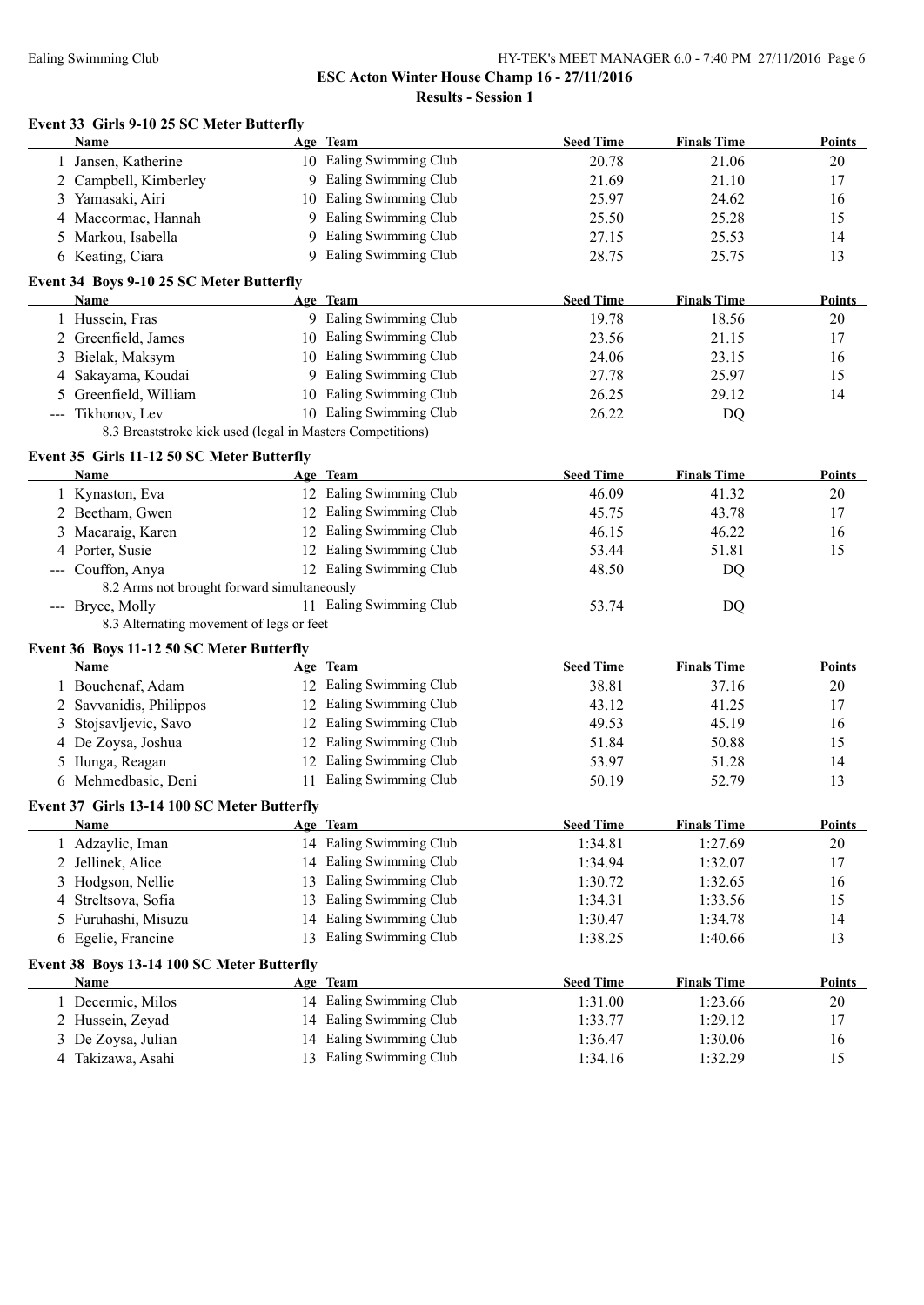**Results - Session 1**

#### **(Event 38 Boys 13-14 100 SC Meter Butterfly)**

| 14 Ealing Swimming Club<br>5 Fackney, Bailey<br>1:35.07<br>1:35.40<br>14<br>14 Ealing Swimming Club<br>6 Osborne, James<br>1:39.49<br>1:44.65<br>13<br>Event 39 Girls 15 & Over 100 SC Meter Butterfly<br><b>Seed Time</b><br><b>Finals Time</b><br><b>Points</b><br>Age Team<br>Name<br>16 Ealing Swimming Club<br>1 Krynska, Agatka<br>1:21.34<br>1:18.78<br>20<br>16 Ealing Swimming Club<br>2 Miller, Isabelle<br>1:21.50<br>1:23.47<br>17<br>15 Ealing Swimming Club<br>Starkey, Feia<br>1:23.87<br>1:26.34<br>16<br>3<br>4 Forster, Maya<br>17 Ealing Swimming Club<br>1:31.44<br>1:32.50<br>15<br>15 Ealing Swimming Club<br>5 Couffon, Margaux<br>1:33.28<br>1:35.43<br>14<br>17 Ealing Swimming Club<br>6 Craig, Juliet A<br>13<br>1:38.75<br>1:37.91<br>Event 40 Boys 15 & Over 100 SC Meter Butterfly<br><b>Seed Time</b><br><b>Finals Time</b><br><b>Points</b><br>Name<br>Age Team<br>1 Miller, Sebastien<br>16 Ealing Swimming Club<br>1:20.97<br>1:19.56<br>20<br>2 Madi, Wadih<br>16 Ealing Swimming Club<br>1:25.03<br>1:24.50<br>17<br>15 Ealing Swimming Club<br>3 Craig, William<br>1:41.06<br>1:29.28<br>16<br>Ealing Swimming Club<br>4 Zinak, Alexander<br>15<br>1:41.28<br>1:40.38<br>15<br>15 Ealing Swimming Club<br>5 Gibbard, Lucas<br>1:45.97<br>1:42.25<br>14<br>Event 41 Girls 8 & Under 100 SC Meter IM<br>Age Team<br><b>Seed Time</b><br><b>Finals Time</b><br><b>Name</b><br><b>Points</b><br>8 Ealing Swimming Club<br>1 Nishimura, Haruka<br>1:50.58<br>20<br>1:44.47<br>2 Crawford, Florence<br>8 Ealing Swimming Club<br>17<br>2:01.72<br>1:54.19<br>7 Ealing Swimming Club<br>3 Takizawa, Hinano<br>2:20.16<br>2:23.71<br>16<br>Event 42 Boys 8 & Under 100 SC Meter IM<br>Age Team<br><b>Seed Time</b><br><b>Finals Time</b><br>Name<br>1 Streltsov, Daniel<br>8 Ealing Swimming Club<br>1:46.66<br>1:44.84<br>20<br>Ealing Swimming Club<br>2 Bowden, Jake<br>2:10.19<br>2:04.00<br>17<br>Ealing Swimming Club<br>3 Jansen, Daniel<br>2:07.51<br>2:06.22<br>16<br>Ealing Swimming Club<br>4 Havranek, Joe<br>2:11.75<br>2:07.38<br>15<br>8 Ealing Swimming Club<br>5 Bowden, Zachary<br>2:29.88<br>2:28.15<br>14<br>Event 43 Girls 9-10 100 SC Meter IM<br><b>Seed Time</b><br><b>Finals Time</b><br>Name<br>Age Team<br>10 Ealing Swimming Club<br>1 Jansen, Katherine<br>1:45.23<br>1:38.94<br>20<br>9 Ealing Swimming Club<br>2 Maccormac, Hannah<br>1:54.69<br>1:51.00<br>17<br>9 Ealing Swimming Club<br>3 Campbell, Kimberley<br>1:54.19<br>1:53.93<br>16<br>10 Ealing Swimming Club<br>15<br>4 Yamasaki, Airi<br>2:02.09<br>1:58.34<br>9 Ealing Swimming Club<br>Rasmussen, Alice<br>2:00.15<br>14<br>2:03.95<br>5.<br>9 Ealing Swimming Club<br>6 Markou, Isabella<br>2:02.66<br>13<br>2:07.78<br>Event 44 Boys 9-10 100 SC Meter IM<br><b>Seed Time</b><br><b>Finals Time</b><br><b>Points</b><br>Name<br>Age Team<br>9 Ealing Swimming Club<br>1:38.18<br>1 Hussein, Fras<br>1:42.53<br>20<br>Ealing Swimming Club<br>2 Bielak, Maksym<br>1:55.88<br>1:49.57<br>17<br>10<br>Ealing Swimming Club<br>Greenfield, James<br>2:00.10<br>1:53.65<br>10<br>16<br>3<br>Ealing Swimming Club<br>Tikhonov, Lev<br>1:56.38<br>1:55.35<br>10<br>15<br>4<br>Ealing Swimming Club<br>5 Patel, Teo<br>2:13.28<br>2:02.94<br>14<br>10<br>9 Ealing Swimming Club<br>$---$ | <u>Name</u>      | Age Team | <b>Seed Time</b> | <b>Finals Time</b> | <b>Points</b> |
|---------------------------------------------------------------------------------------------------------------------------------------------------------------------------------------------------------------------------------------------------------------------------------------------------------------------------------------------------------------------------------------------------------------------------------------------------------------------------------------------------------------------------------------------------------------------------------------------------------------------------------------------------------------------------------------------------------------------------------------------------------------------------------------------------------------------------------------------------------------------------------------------------------------------------------------------------------------------------------------------------------------------------------------------------------------------------------------------------------------------------------------------------------------------------------------------------------------------------------------------------------------------------------------------------------------------------------------------------------------------------------------------------------------------------------------------------------------------------------------------------------------------------------------------------------------------------------------------------------------------------------------------------------------------------------------------------------------------------------------------------------------------------------------------------------------------------------------------------------------------------------------------------------------------------------------------------------------------------------------------------------------------------------------------------------------------------------------------------------------------------------------------------------------------------------------------------------------------------------------------------------------------------------------------------------------------------------------------------------------------------------------------------------------------------------------------------------------------------------------------------------------------------------------------------------------------------------------------------------------------------------------------------------------------------------------------------------------------------------------------------------------------------------------------------------------------------------------------------------------------------------------------------------------------------------------------------------------------------------------------------------------------------------------------------------------------------------------------------------------------------------------------------------------------------------------------------------------------------------------------------------------------------------------------------------------|------------------|----------|------------------|--------------------|---------------|
|                                                                                                                                                                                                                                                                                                                                                                                                                                                                                                                                                                                                                                                                                                                                                                                                                                                                                                                                                                                                                                                                                                                                                                                                                                                                                                                                                                                                                                                                                                                                                                                                                                                                                                                                                                                                                                                                                                                                                                                                                                                                                                                                                                                                                                                                                                                                                                                                                                                                                                                                                                                                                                                                                                                                                                                                                                                                                                                                                                                                                                                                                                                                                                                                                                                                                                               |                  |          |                  |                    |               |
|                                                                                                                                                                                                                                                                                                                                                                                                                                                                                                                                                                                                                                                                                                                                                                                                                                                                                                                                                                                                                                                                                                                                                                                                                                                                                                                                                                                                                                                                                                                                                                                                                                                                                                                                                                                                                                                                                                                                                                                                                                                                                                                                                                                                                                                                                                                                                                                                                                                                                                                                                                                                                                                                                                                                                                                                                                                                                                                                                                                                                                                                                                                                                                                                                                                                                                               |                  |          |                  |                    |               |
|                                                                                                                                                                                                                                                                                                                                                                                                                                                                                                                                                                                                                                                                                                                                                                                                                                                                                                                                                                                                                                                                                                                                                                                                                                                                                                                                                                                                                                                                                                                                                                                                                                                                                                                                                                                                                                                                                                                                                                                                                                                                                                                                                                                                                                                                                                                                                                                                                                                                                                                                                                                                                                                                                                                                                                                                                                                                                                                                                                                                                                                                                                                                                                                                                                                                                                               |                  |          |                  |                    |               |
|                                                                                                                                                                                                                                                                                                                                                                                                                                                                                                                                                                                                                                                                                                                                                                                                                                                                                                                                                                                                                                                                                                                                                                                                                                                                                                                                                                                                                                                                                                                                                                                                                                                                                                                                                                                                                                                                                                                                                                                                                                                                                                                                                                                                                                                                                                                                                                                                                                                                                                                                                                                                                                                                                                                                                                                                                                                                                                                                                                                                                                                                                                                                                                                                                                                                                                               |                  |          |                  |                    |               |
|                                                                                                                                                                                                                                                                                                                                                                                                                                                                                                                                                                                                                                                                                                                                                                                                                                                                                                                                                                                                                                                                                                                                                                                                                                                                                                                                                                                                                                                                                                                                                                                                                                                                                                                                                                                                                                                                                                                                                                                                                                                                                                                                                                                                                                                                                                                                                                                                                                                                                                                                                                                                                                                                                                                                                                                                                                                                                                                                                                                                                                                                                                                                                                                                                                                                                                               |                  |          |                  |                    |               |
|                                                                                                                                                                                                                                                                                                                                                                                                                                                                                                                                                                                                                                                                                                                                                                                                                                                                                                                                                                                                                                                                                                                                                                                                                                                                                                                                                                                                                                                                                                                                                                                                                                                                                                                                                                                                                                                                                                                                                                                                                                                                                                                                                                                                                                                                                                                                                                                                                                                                                                                                                                                                                                                                                                                                                                                                                                                                                                                                                                                                                                                                                                                                                                                                                                                                                                               |                  |          |                  |                    |               |
|                                                                                                                                                                                                                                                                                                                                                                                                                                                                                                                                                                                                                                                                                                                                                                                                                                                                                                                                                                                                                                                                                                                                                                                                                                                                                                                                                                                                                                                                                                                                                                                                                                                                                                                                                                                                                                                                                                                                                                                                                                                                                                                                                                                                                                                                                                                                                                                                                                                                                                                                                                                                                                                                                                                                                                                                                                                                                                                                                                                                                                                                                                                                                                                                                                                                                                               |                  |          |                  |                    |               |
|                                                                                                                                                                                                                                                                                                                                                                                                                                                                                                                                                                                                                                                                                                                                                                                                                                                                                                                                                                                                                                                                                                                                                                                                                                                                                                                                                                                                                                                                                                                                                                                                                                                                                                                                                                                                                                                                                                                                                                                                                                                                                                                                                                                                                                                                                                                                                                                                                                                                                                                                                                                                                                                                                                                                                                                                                                                                                                                                                                                                                                                                                                                                                                                                                                                                                                               |                  |          |                  |                    |               |
|                                                                                                                                                                                                                                                                                                                                                                                                                                                                                                                                                                                                                                                                                                                                                                                                                                                                                                                                                                                                                                                                                                                                                                                                                                                                                                                                                                                                                                                                                                                                                                                                                                                                                                                                                                                                                                                                                                                                                                                                                                                                                                                                                                                                                                                                                                                                                                                                                                                                                                                                                                                                                                                                                                                                                                                                                                                                                                                                                                                                                                                                                                                                                                                                                                                                                                               |                  |          |                  |                    |               |
|                                                                                                                                                                                                                                                                                                                                                                                                                                                                                                                                                                                                                                                                                                                                                                                                                                                                                                                                                                                                                                                                                                                                                                                                                                                                                                                                                                                                                                                                                                                                                                                                                                                                                                                                                                                                                                                                                                                                                                                                                                                                                                                                                                                                                                                                                                                                                                                                                                                                                                                                                                                                                                                                                                                                                                                                                                                                                                                                                                                                                                                                                                                                                                                                                                                                                                               |                  |          |                  |                    |               |
|                                                                                                                                                                                                                                                                                                                                                                                                                                                                                                                                                                                                                                                                                                                                                                                                                                                                                                                                                                                                                                                                                                                                                                                                                                                                                                                                                                                                                                                                                                                                                                                                                                                                                                                                                                                                                                                                                                                                                                                                                                                                                                                                                                                                                                                                                                                                                                                                                                                                                                                                                                                                                                                                                                                                                                                                                                                                                                                                                                                                                                                                                                                                                                                                                                                                                                               |                  |          |                  |                    |               |
|                                                                                                                                                                                                                                                                                                                                                                                                                                                                                                                                                                                                                                                                                                                                                                                                                                                                                                                                                                                                                                                                                                                                                                                                                                                                                                                                                                                                                                                                                                                                                                                                                                                                                                                                                                                                                                                                                                                                                                                                                                                                                                                                                                                                                                                                                                                                                                                                                                                                                                                                                                                                                                                                                                                                                                                                                                                                                                                                                                                                                                                                                                                                                                                                                                                                                                               |                  |          |                  |                    |               |
|                                                                                                                                                                                                                                                                                                                                                                                                                                                                                                                                                                                                                                                                                                                                                                                                                                                                                                                                                                                                                                                                                                                                                                                                                                                                                                                                                                                                                                                                                                                                                                                                                                                                                                                                                                                                                                                                                                                                                                                                                                                                                                                                                                                                                                                                                                                                                                                                                                                                                                                                                                                                                                                                                                                                                                                                                                                                                                                                                                                                                                                                                                                                                                                                                                                                                                               |                  |          |                  |                    |               |
|                                                                                                                                                                                                                                                                                                                                                                                                                                                                                                                                                                                                                                                                                                                                                                                                                                                                                                                                                                                                                                                                                                                                                                                                                                                                                                                                                                                                                                                                                                                                                                                                                                                                                                                                                                                                                                                                                                                                                                                                                                                                                                                                                                                                                                                                                                                                                                                                                                                                                                                                                                                                                                                                                                                                                                                                                                                                                                                                                                                                                                                                                                                                                                                                                                                                                                               |                  |          |                  |                    |               |
|                                                                                                                                                                                                                                                                                                                                                                                                                                                                                                                                                                                                                                                                                                                                                                                                                                                                                                                                                                                                                                                                                                                                                                                                                                                                                                                                                                                                                                                                                                                                                                                                                                                                                                                                                                                                                                                                                                                                                                                                                                                                                                                                                                                                                                                                                                                                                                                                                                                                                                                                                                                                                                                                                                                                                                                                                                                                                                                                                                                                                                                                                                                                                                                                                                                                                                               |                  |          |                  |                    |               |
|                                                                                                                                                                                                                                                                                                                                                                                                                                                                                                                                                                                                                                                                                                                                                                                                                                                                                                                                                                                                                                                                                                                                                                                                                                                                                                                                                                                                                                                                                                                                                                                                                                                                                                                                                                                                                                                                                                                                                                                                                                                                                                                                                                                                                                                                                                                                                                                                                                                                                                                                                                                                                                                                                                                                                                                                                                                                                                                                                                                                                                                                                                                                                                                                                                                                                                               |                  |          |                  |                    |               |
|                                                                                                                                                                                                                                                                                                                                                                                                                                                                                                                                                                                                                                                                                                                                                                                                                                                                                                                                                                                                                                                                                                                                                                                                                                                                                                                                                                                                                                                                                                                                                                                                                                                                                                                                                                                                                                                                                                                                                                                                                                                                                                                                                                                                                                                                                                                                                                                                                                                                                                                                                                                                                                                                                                                                                                                                                                                                                                                                                                                                                                                                                                                                                                                                                                                                                                               |                  |          |                  |                    |               |
|                                                                                                                                                                                                                                                                                                                                                                                                                                                                                                                                                                                                                                                                                                                                                                                                                                                                                                                                                                                                                                                                                                                                                                                                                                                                                                                                                                                                                                                                                                                                                                                                                                                                                                                                                                                                                                                                                                                                                                                                                                                                                                                                                                                                                                                                                                                                                                                                                                                                                                                                                                                                                                                                                                                                                                                                                                                                                                                                                                                                                                                                                                                                                                                                                                                                                                               |                  |          |                  |                    |               |
|                                                                                                                                                                                                                                                                                                                                                                                                                                                                                                                                                                                                                                                                                                                                                                                                                                                                                                                                                                                                                                                                                                                                                                                                                                                                                                                                                                                                                                                                                                                                                                                                                                                                                                                                                                                                                                                                                                                                                                                                                                                                                                                                                                                                                                                                                                                                                                                                                                                                                                                                                                                                                                                                                                                                                                                                                                                                                                                                                                                                                                                                                                                                                                                                                                                                                                               |                  |          |                  |                    |               |
|                                                                                                                                                                                                                                                                                                                                                                                                                                                                                                                                                                                                                                                                                                                                                                                                                                                                                                                                                                                                                                                                                                                                                                                                                                                                                                                                                                                                                                                                                                                                                                                                                                                                                                                                                                                                                                                                                                                                                                                                                                                                                                                                                                                                                                                                                                                                                                                                                                                                                                                                                                                                                                                                                                                                                                                                                                                                                                                                                                                                                                                                                                                                                                                                                                                                                                               |                  |          |                  |                    |               |
|                                                                                                                                                                                                                                                                                                                                                                                                                                                                                                                                                                                                                                                                                                                                                                                                                                                                                                                                                                                                                                                                                                                                                                                                                                                                                                                                                                                                                                                                                                                                                                                                                                                                                                                                                                                                                                                                                                                                                                                                                                                                                                                                                                                                                                                                                                                                                                                                                                                                                                                                                                                                                                                                                                                                                                                                                                                                                                                                                                                                                                                                                                                                                                                                                                                                                                               |                  |          |                  |                    |               |
|                                                                                                                                                                                                                                                                                                                                                                                                                                                                                                                                                                                                                                                                                                                                                                                                                                                                                                                                                                                                                                                                                                                                                                                                                                                                                                                                                                                                                                                                                                                                                                                                                                                                                                                                                                                                                                                                                                                                                                                                                                                                                                                                                                                                                                                                                                                                                                                                                                                                                                                                                                                                                                                                                                                                                                                                                                                                                                                                                                                                                                                                                                                                                                                                                                                                                                               |                  |          |                  |                    |               |
|                                                                                                                                                                                                                                                                                                                                                                                                                                                                                                                                                                                                                                                                                                                                                                                                                                                                                                                                                                                                                                                                                                                                                                                                                                                                                                                                                                                                                                                                                                                                                                                                                                                                                                                                                                                                                                                                                                                                                                                                                                                                                                                                                                                                                                                                                                                                                                                                                                                                                                                                                                                                                                                                                                                                                                                                                                                                                                                                                                                                                                                                                                                                                                                                                                                                                                               |                  |          |                  |                    |               |
|                                                                                                                                                                                                                                                                                                                                                                                                                                                                                                                                                                                                                                                                                                                                                                                                                                                                                                                                                                                                                                                                                                                                                                                                                                                                                                                                                                                                                                                                                                                                                                                                                                                                                                                                                                                                                                                                                                                                                                                                                                                                                                                                                                                                                                                                                                                                                                                                                                                                                                                                                                                                                                                                                                                                                                                                                                                                                                                                                                                                                                                                                                                                                                                                                                                                                                               |                  |          |                  |                    |               |
|                                                                                                                                                                                                                                                                                                                                                                                                                                                                                                                                                                                                                                                                                                                                                                                                                                                                                                                                                                                                                                                                                                                                                                                                                                                                                                                                                                                                                                                                                                                                                                                                                                                                                                                                                                                                                                                                                                                                                                                                                                                                                                                                                                                                                                                                                                                                                                                                                                                                                                                                                                                                                                                                                                                                                                                                                                                                                                                                                                                                                                                                                                                                                                                                                                                                                                               |                  |          |                  |                    | <b>Points</b> |
|                                                                                                                                                                                                                                                                                                                                                                                                                                                                                                                                                                                                                                                                                                                                                                                                                                                                                                                                                                                                                                                                                                                                                                                                                                                                                                                                                                                                                                                                                                                                                                                                                                                                                                                                                                                                                                                                                                                                                                                                                                                                                                                                                                                                                                                                                                                                                                                                                                                                                                                                                                                                                                                                                                                                                                                                                                                                                                                                                                                                                                                                                                                                                                                                                                                                                                               |                  |          |                  |                    |               |
|                                                                                                                                                                                                                                                                                                                                                                                                                                                                                                                                                                                                                                                                                                                                                                                                                                                                                                                                                                                                                                                                                                                                                                                                                                                                                                                                                                                                                                                                                                                                                                                                                                                                                                                                                                                                                                                                                                                                                                                                                                                                                                                                                                                                                                                                                                                                                                                                                                                                                                                                                                                                                                                                                                                                                                                                                                                                                                                                                                                                                                                                                                                                                                                                                                                                                                               |                  |          |                  |                    |               |
|                                                                                                                                                                                                                                                                                                                                                                                                                                                                                                                                                                                                                                                                                                                                                                                                                                                                                                                                                                                                                                                                                                                                                                                                                                                                                                                                                                                                                                                                                                                                                                                                                                                                                                                                                                                                                                                                                                                                                                                                                                                                                                                                                                                                                                                                                                                                                                                                                                                                                                                                                                                                                                                                                                                                                                                                                                                                                                                                                                                                                                                                                                                                                                                                                                                                                                               |                  |          |                  |                    |               |
|                                                                                                                                                                                                                                                                                                                                                                                                                                                                                                                                                                                                                                                                                                                                                                                                                                                                                                                                                                                                                                                                                                                                                                                                                                                                                                                                                                                                                                                                                                                                                                                                                                                                                                                                                                                                                                                                                                                                                                                                                                                                                                                                                                                                                                                                                                                                                                                                                                                                                                                                                                                                                                                                                                                                                                                                                                                                                                                                                                                                                                                                                                                                                                                                                                                                                                               |                  |          |                  |                    |               |
|                                                                                                                                                                                                                                                                                                                                                                                                                                                                                                                                                                                                                                                                                                                                                                                                                                                                                                                                                                                                                                                                                                                                                                                                                                                                                                                                                                                                                                                                                                                                                                                                                                                                                                                                                                                                                                                                                                                                                                                                                                                                                                                                                                                                                                                                                                                                                                                                                                                                                                                                                                                                                                                                                                                                                                                                                                                                                                                                                                                                                                                                                                                                                                                                                                                                                                               |                  |          |                  |                    |               |
|                                                                                                                                                                                                                                                                                                                                                                                                                                                                                                                                                                                                                                                                                                                                                                                                                                                                                                                                                                                                                                                                                                                                                                                                                                                                                                                                                                                                                                                                                                                                                                                                                                                                                                                                                                                                                                                                                                                                                                                                                                                                                                                                                                                                                                                                                                                                                                                                                                                                                                                                                                                                                                                                                                                                                                                                                                                                                                                                                                                                                                                                                                                                                                                                                                                                                                               |                  |          |                  |                    |               |
|                                                                                                                                                                                                                                                                                                                                                                                                                                                                                                                                                                                                                                                                                                                                                                                                                                                                                                                                                                                                                                                                                                                                                                                                                                                                                                                                                                                                                                                                                                                                                                                                                                                                                                                                                                                                                                                                                                                                                                                                                                                                                                                                                                                                                                                                                                                                                                                                                                                                                                                                                                                                                                                                                                                                                                                                                                                                                                                                                                                                                                                                                                                                                                                                                                                                                                               |                  |          |                  |                    | <b>Points</b> |
|                                                                                                                                                                                                                                                                                                                                                                                                                                                                                                                                                                                                                                                                                                                                                                                                                                                                                                                                                                                                                                                                                                                                                                                                                                                                                                                                                                                                                                                                                                                                                                                                                                                                                                                                                                                                                                                                                                                                                                                                                                                                                                                                                                                                                                                                                                                                                                                                                                                                                                                                                                                                                                                                                                                                                                                                                                                                                                                                                                                                                                                                                                                                                                                                                                                                                                               |                  |          |                  |                    |               |
|                                                                                                                                                                                                                                                                                                                                                                                                                                                                                                                                                                                                                                                                                                                                                                                                                                                                                                                                                                                                                                                                                                                                                                                                                                                                                                                                                                                                                                                                                                                                                                                                                                                                                                                                                                                                                                                                                                                                                                                                                                                                                                                                                                                                                                                                                                                                                                                                                                                                                                                                                                                                                                                                                                                                                                                                                                                                                                                                                                                                                                                                                                                                                                                                                                                                                                               |                  |          |                  |                    |               |
|                                                                                                                                                                                                                                                                                                                                                                                                                                                                                                                                                                                                                                                                                                                                                                                                                                                                                                                                                                                                                                                                                                                                                                                                                                                                                                                                                                                                                                                                                                                                                                                                                                                                                                                                                                                                                                                                                                                                                                                                                                                                                                                                                                                                                                                                                                                                                                                                                                                                                                                                                                                                                                                                                                                                                                                                                                                                                                                                                                                                                                                                                                                                                                                                                                                                                                               |                  |          |                  |                    |               |
|                                                                                                                                                                                                                                                                                                                                                                                                                                                                                                                                                                                                                                                                                                                                                                                                                                                                                                                                                                                                                                                                                                                                                                                                                                                                                                                                                                                                                                                                                                                                                                                                                                                                                                                                                                                                                                                                                                                                                                                                                                                                                                                                                                                                                                                                                                                                                                                                                                                                                                                                                                                                                                                                                                                                                                                                                                                                                                                                                                                                                                                                                                                                                                                                                                                                                                               |                  |          |                  |                    |               |
|                                                                                                                                                                                                                                                                                                                                                                                                                                                                                                                                                                                                                                                                                                                                                                                                                                                                                                                                                                                                                                                                                                                                                                                                                                                                                                                                                                                                                                                                                                                                                                                                                                                                                                                                                                                                                                                                                                                                                                                                                                                                                                                                                                                                                                                                                                                                                                                                                                                                                                                                                                                                                                                                                                                                                                                                                                                                                                                                                                                                                                                                                                                                                                                                                                                                                                               |                  |          |                  |                    |               |
|                                                                                                                                                                                                                                                                                                                                                                                                                                                                                                                                                                                                                                                                                                                                                                                                                                                                                                                                                                                                                                                                                                                                                                                                                                                                                                                                                                                                                                                                                                                                                                                                                                                                                                                                                                                                                                                                                                                                                                                                                                                                                                                                                                                                                                                                                                                                                                                                                                                                                                                                                                                                                                                                                                                                                                                                                                                                                                                                                                                                                                                                                                                                                                                                                                                                                                               |                  |          |                  |                    |               |
|                                                                                                                                                                                                                                                                                                                                                                                                                                                                                                                                                                                                                                                                                                                                                                                                                                                                                                                                                                                                                                                                                                                                                                                                                                                                                                                                                                                                                                                                                                                                                                                                                                                                                                                                                                                                                                                                                                                                                                                                                                                                                                                                                                                                                                                                                                                                                                                                                                                                                                                                                                                                                                                                                                                                                                                                                                                                                                                                                                                                                                                                                                                                                                                                                                                                                                               |                  |          |                  |                    |               |
|                                                                                                                                                                                                                                                                                                                                                                                                                                                                                                                                                                                                                                                                                                                                                                                                                                                                                                                                                                                                                                                                                                                                                                                                                                                                                                                                                                                                                                                                                                                                                                                                                                                                                                                                                                                                                                                                                                                                                                                                                                                                                                                                                                                                                                                                                                                                                                                                                                                                                                                                                                                                                                                                                                                                                                                                                                                                                                                                                                                                                                                                                                                                                                                                                                                                                                               |                  |          |                  |                    |               |
|                                                                                                                                                                                                                                                                                                                                                                                                                                                                                                                                                                                                                                                                                                                                                                                                                                                                                                                                                                                                                                                                                                                                                                                                                                                                                                                                                                                                                                                                                                                                                                                                                                                                                                                                                                                                                                                                                                                                                                                                                                                                                                                                                                                                                                                                                                                                                                                                                                                                                                                                                                                                                                                                                                                                                                                                                                                                                                                                                                                                                                                                                                                                                                                                                                                                                                               |                  |          |                  |                    |               |
|                                                                                                                                                                                                                                                                                                                                                                                                                                                                                                                                                                                                                                                                                                                                                                                                                                                                                                                                                                                                                                                                                                                                                                                                                                                                                                                                                                                                                                                                                                                                                                                                                                                                                                                                                                                                                                                                                                                                                                                                                                                                                                                                                                                                                                                                                                                                                                                                                                                                                                                                                                                                                                                                                                                                                                                                                                                                                                                                                                                                                                                                                                                                                                                                                                                                                                               |                  |          |                  |                    |               |
|                                                                                                                                                                                                                                                                                                                                                                                                                                                                                                                                                                                                                                                                                                                                                                                                                                                                                                                                                                                                                                                                                                                                                                                                                                                                                                                                                                                                                                                                                                                                                                                                                                                                                                                                                                                                                                                                                                                                                                                                                                                                                                                                                                                                                                                                                                                                                                                                                                                                                                                                                                                                                                                                                                                                                                                                                                                                                                                                                                                                                                                                                                                                                                                                                                                                                                               |                  |          |                  |                    |               |
|                                                                                                                                                                                                                                                                                                                                                                                                                                                                                                                                                                                                                                                                                                                                                                                                                                                                                                                                                                                                                                                                                                                                                                                                                                                                                                                                                                                                                                                                                                                                                                                                                                                                                                                                                                                                                                                                                                                                                                                                                                                                                                                                                                                                                                                                                                                                                                                                                                                                                                                                                                                                                                                                                                                                                                                                                                                                                                                                                                                                                                                                                                                                                                                                                                                                                                               |                  |          |                  |                    |               |
|                                                                                                                                                                                                                                                                                                                                                                                                                                                                                                                                                                                                                                                                                                                                                                                                                                                                                                                                                                                                                                                                                                                                                                                                                                                                                                                                                                                                                                                                                                                                                                                                                                                                                                                                                                                                                                                                                                                                                                                                                                                                                                                                                                                                                                                                                                                                                                                                                                                                                                                                                                                                                                                                                                                                                                                                                                                                                                                                                                                                                                                                                                                                                                                                                                                                                                               |                  |          |                  |                    |               |
|                                                                                                                                                                                                                                                                                                                                                                                                                                                                                                                                                                                                                                                                                                                                                                                                                                                                                                                                                                                                                                                                                                                                                                                                                                                                                                                                                                                                                                                                                                                                                                                                                                                                                                                                                                                                                                                                                                                                                                                                                                                                                                                                                                                                                                                                                                                                                                                                                                                                                                                                                                                                                                                                                                                                                                                                                                                                                                                                                                                                                                                                                                                                                                                                                                                                                                               | Sakayama, Koudai |          | 2:09.97          | DQ                 |               |

9.3 Finish of each stroke not in accordance with rules for the particular stroke - IM